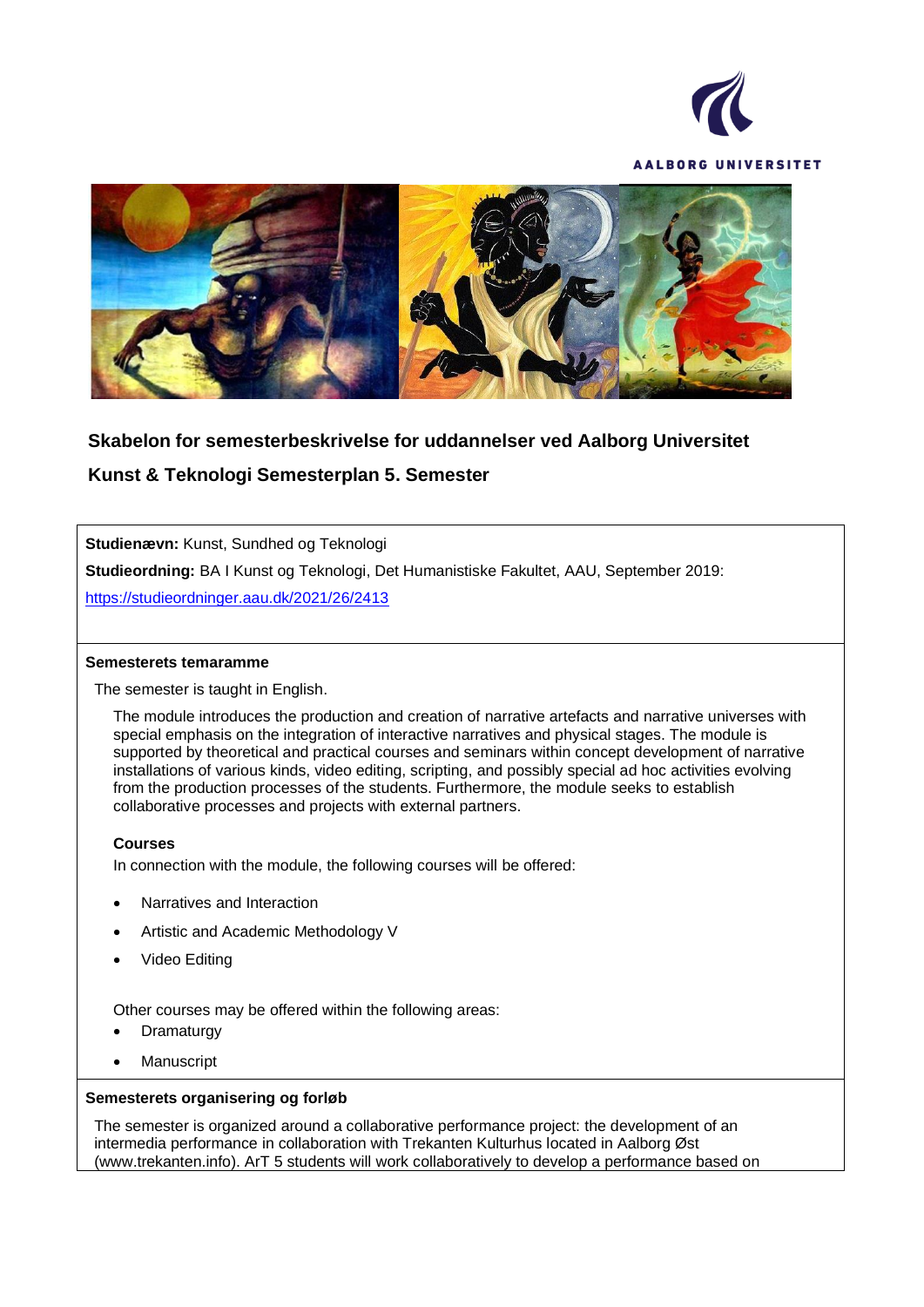Yoruba mythology with an emphasis on participatory and interactive dramaturgy. The semester groups will be organized according to assigned production roles, and students will work together to develop a cohesive, unified performance project. Trekanten is a co-producing partner, and students will work with members from the organization to promote and curate the live performance.

## **Important Dates**

Week 36 – Friday 10 September 20h: Live performance of *Medea* at Aalborg Teater (Tour of theater at 16h, performance at 20h). (Required participation)

Week 38 - Production week ABR exam projects: 20-24 Sept

Exhibition of ABR projects Friday 24<sup>th</sup> of September.

Week 39 - Hand in of ABR report on Friday October 1st

Week 40 - Introductory meetings with Trekanten and Manuscript Workshop (Mon, Tues, Wed October 4, 5, 6 -- 10h-15h, Artistic & Academic Methodologies)

Week 41 - ABR Oral Exam: 11-15 October (\*one day only)

Week 43 - Joint Semester Seminar (Required Participation)

Week 47-48: Production Weeks at Trekanten (Required Participation)\*

The dates reserved for Trekanten Residency are **November 24-December 2.** This includes loadin, rehearsals, live performances, and load-out. Exact dates and times TBD.

*Dates and times of performance will be determined by the Production Team, but most likely*:

Nov 24 - Load-In Nov 25 - Nov 27 Technical Rehearsals Nov 29 - Teacher Walk Through (Preview Performance/Dress Rehearsal) Nov 30- Dec 2 - Public Performances Dec 3 - Load-Out 12pm

## **Report Guidelines**

Please use the following template to format your Semester Report.

## ABSTRACT

A short paragraph summarizing the main aspects of the investigation---context, problem, results, and insights.

# INTRODUCTION

This is where you set the context for your work. What is the big picture? What is the motivation for investigating this area?

## PROBLEM STATEMENT

Here you concisely state the problem that you are investigating. You may also present a hypothesis to be supported or rejected through your own experiments.

## BACKGROUND (STATE-OF-THE-ART)

Present the state-of-the-art of the given topic/area you are investigating (e.g. intermedia performance, mixed-reality performance, participatory performance, post-dramatic Theatre virtual theatre, cyborg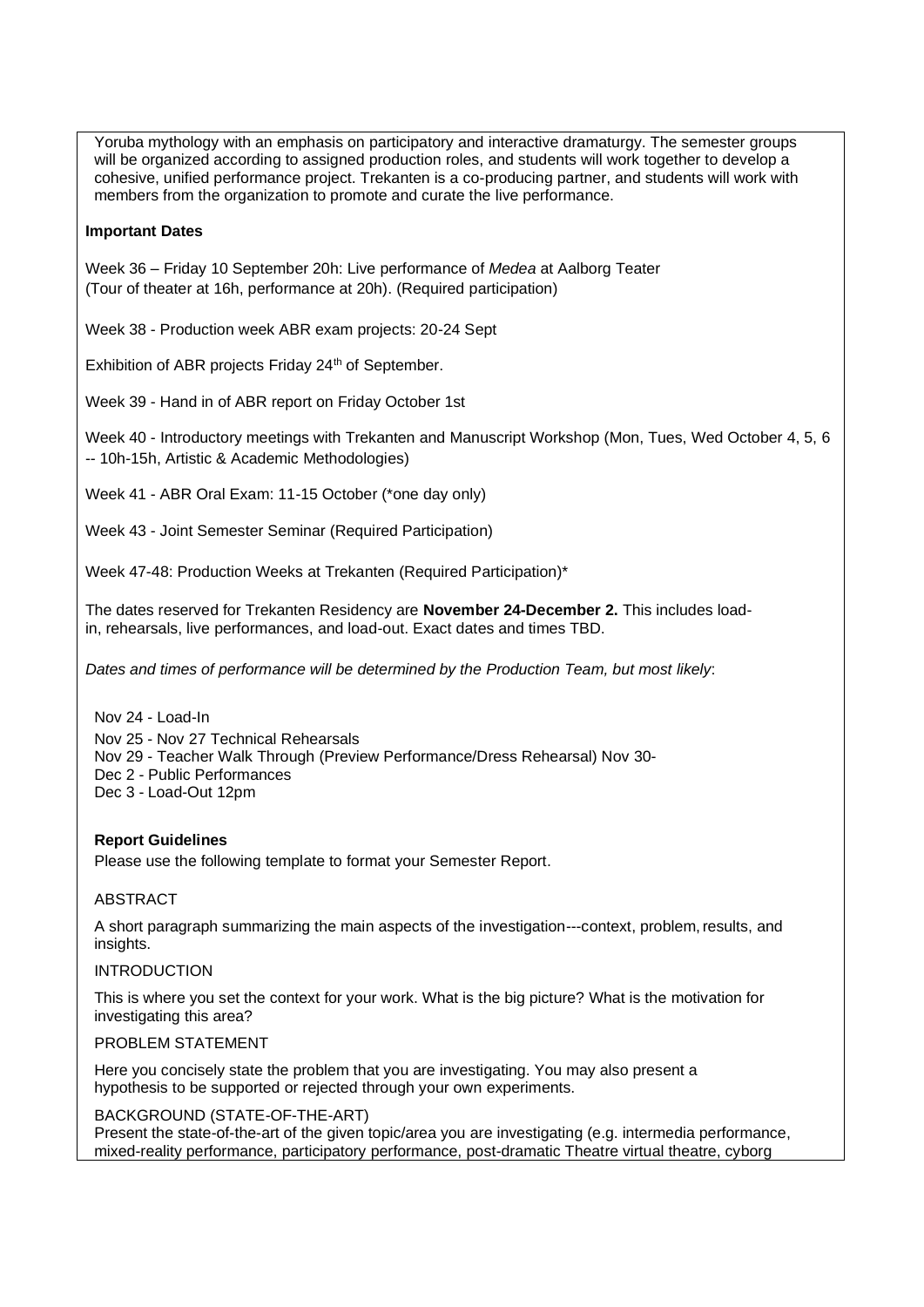performance, etc). This grounding is important when conducting any type of research, as it demonstrates your knowledge of the field and helps locate your contribution within that field. Clearly identify significant theoretical frameworks and significant art works/performances and how they relate to your research area. Always reference reputable sources (i.e., peer-reviewed journals, books, etc.) and, when possible, primary sources (i.e., the original author of the work).

#### DESIGN METHODS

What specific academic and artistic methods are you employing in your study? How will you test your hypotheses, or carry out the research aspects of your project? Identify at least 3 methods (1 artistic, 2 academic) that will form the backbone of your investigation.

#### IMPLEMENTATION

How was the final work developed and constructed? Include overall system diagrams, floorplans, scenic designs, renderings, illustrations and other supporting evidence of the exhibition. Detail the most important aspects of the implementation and place the rest in the appendix. (For ArT 5, a completed manuscript/playtext should be included in the Appendix). Ideally, a reader should be able to re-create your artwork/performance based on the information in this section.

#### ANALYSIS

Was your work successful? Support this with qualified analysis using the academic and artistic methods you outline in DESIGN METHODS section. If you made an initial hypothesis, do your observations support or reject it? What were the strengths and limitations of this study/project? Were there results that were inconclusive? What might account for that?

How well did your project help you to realize learning objectives of the Project Module? (It is a good idea to review these). *Where possible, link the outcomes of your project to specific knowledge, skills and competencies outlined in the main project module*.

#### COLLABORATION

Each group member should provide individual descriptions and self-evaluations of their individual contribution to the production team, and reflect on the collaboration with the external partners. One or two paragraphs per student (should be written in the first person).

#### FUTURE WORK

If given the opportunity, how would you expand on this work? What new research directions or avenues of exploration have opened up as a result of your project? Is there anything you could have done better? If you were to develop this project further, what would you work on next?

## **CONCLUSION**

This is where you reflect on your individual efforts, and connect back to the broader field of Art and Technology. It is not merely a summary of what you did. Rather, you should succinctly connect all the dots and synthesize new insights here. What can others learn from your work?

## REFERENCE LIST

List of references following the APA referencing style. https:/[/www.apastyle.org](http://www.apastyle.org/) Please

ensure your report follows APA guidelines for citation and formatting.

#### APPENDIX

Please include short project video with ArT Title Slide.

## **Semesterkoordinator og sekretær**

**Semesterkoordinator**: Elizabeth Jochum

**Sekretær**: Elsebeth Bækgaard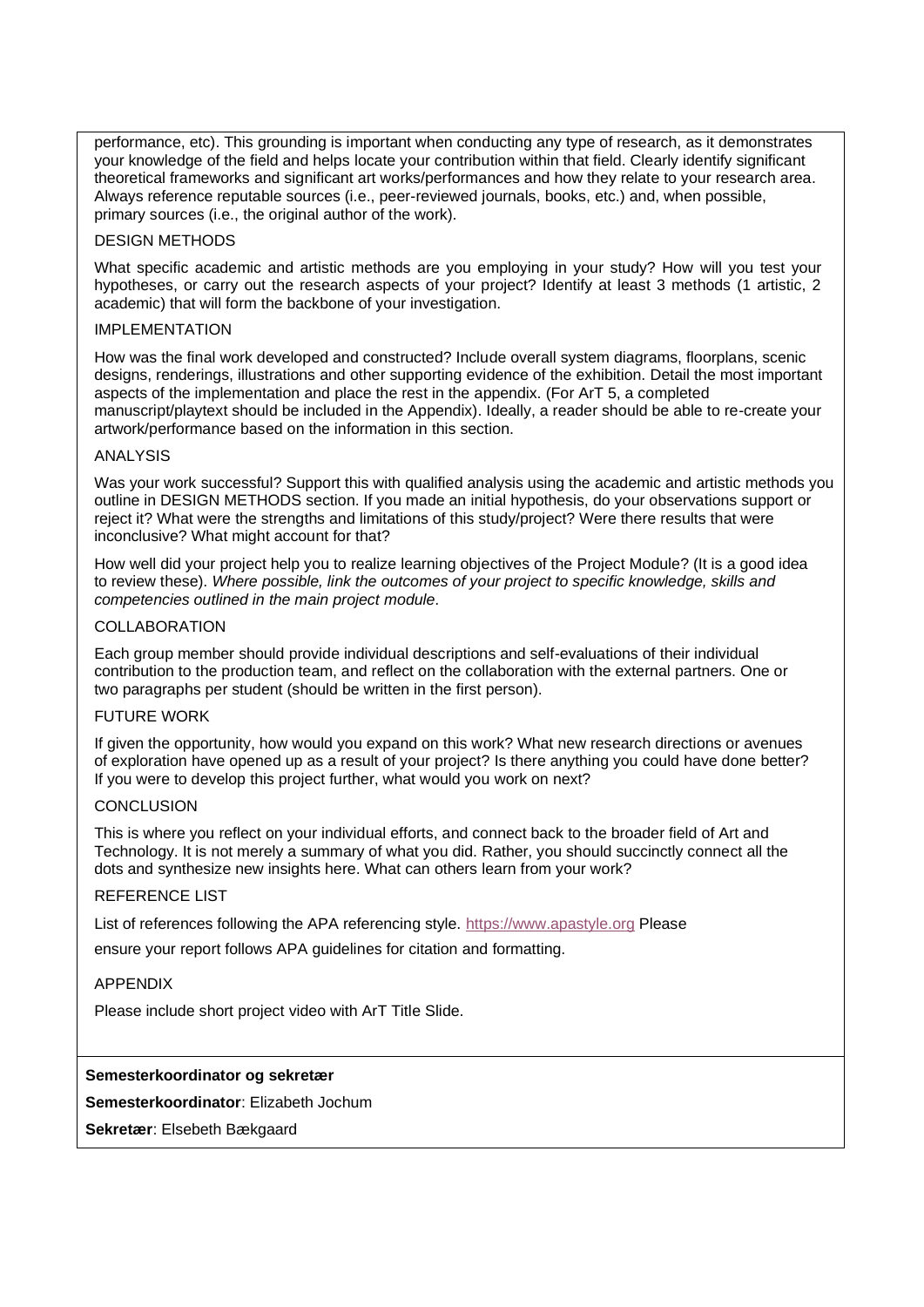#### **Modulbeskrivelse (en beskrivelse for hvert modul)**

#### **Modultitel, ECTS angivelse**

Narrativer og Interaktion 15 ECTS

#### **Placering**

5. Semester

#### **Modulansvarlig**

Elizabeth Jochum

## **Type og sprog**

Gruppe- og projektarbejde **English**

#### **Læringsmål:**

Formålet med modulet "Narrativitet og interaktion" er at give den studerende en introduktion til problemstillinger og løsninger i forhold til udarbejdelse af artefakter og projekter, hvor forskellige former for strukturering af narrativ information og formelementer spiller en rolle, f.eks. interaktiv storytelling, narrative samarbejdsprojekter, hypertexts m.v. Modulet består af teoretiske og praktiske fag og seminarer inden for narrativitet (interaktiv), dramaturgi, analyse, forståelse og skabelse af iscenesatte universer, udarbejdelse af manuskripter og storyboards.

I dette modul skal den studerende opnå:

Grundlæggende **viden** om

- centrale teorier inden for narrativitet med særlig fokus på narrativer i interaktive miljøer
- metoder for udarbejdelse af narrativer
- centrale teorier inden for (interaktiv/reaktiv) dramaturgi og performance-design
- teorier og metoder vedrørende integration af fysiske og digitalt understøttede rum
- kunstneriske og teknologiske strategier inden for performance-design og performative events
- manuskripter og storyboards og interaktionsdesign som centrale metoder for udarbejdelse af narrative medieinstallationer
- kunstneriske og videnskabelige metoder for samarbejde med eksterne samarbejdspartnere.

## **Færdigheder i at**

- identificere og formulere en kunstnerisk problemstilling og/eller et tema inden for "Narrativitet og interaktion" samt udvikle forskellige kunstneriske koncepter og løsninger på en udvalgt problemstilling/et udvalgt tema
- omsætte grundlæggende viden og teorier om narrativitet og medieteknologi til kunstneriske koncepter
- identificere dramaturgiske udfordringer inden for interaktiv narration, scenografi og performance
- anvende og implementere (interaktive) dramaturgiske interaktionsmodeller, der kombinerer fysiske og digitale udtryksformer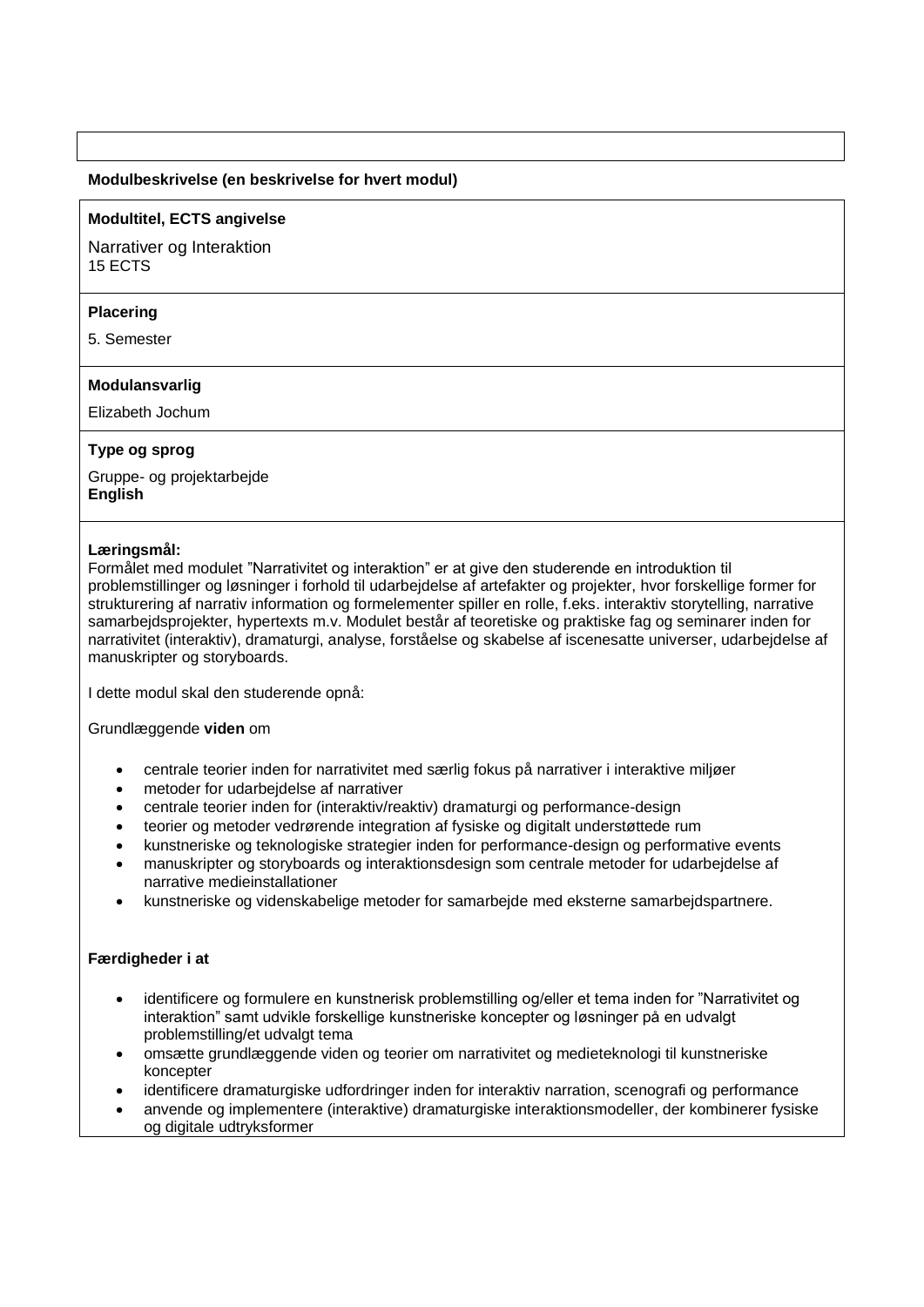• anvende teknologiske løsninger med hensyn til interaktive narrativer og performance-design.

## **Kompetencer i at**

- udvikle idéer og koncepter for (interaktive) narrative artefakter, der kombinerer fysiske og digitale udtryksformer
- analysere og udvikle narrative artefakter og events, der kombinerer virtuelle og fysiske rum
- anvende forskellige typer af digitale performance-teknologier
- analysere og udarbejde manuskripter og storyboards i forbindelse med interaktiv storytelling
- kontekstualisere egne kunstneriske løsninger i en sammenhæng (i forhold til f.eks., sociokulturelle , kunstteoretiske, politiske og/eller æstetiske dimensioner m.v.)
- beskrive, analysere og dokumentere kunstneriske artefakter og events på et professionelt niveau og formidle dette til eksterne samarbejdspartnere.

## **Indhold**

Modulet giver en introduktion til fremstilling og udarbejdelse af artefakter og universer med særlig vægt på integration af interaktive narrativer og iscenesættelse. Modulet understøttes af teoretiske og praktiske fag og seminarer inden for analyse og konceptudvikling af forskellige typer narrative artefakter og installationer, videoredigering, scripting og lignende, i forbindelse med den studerendes produktionsprocesser. Modulet har desuden fokus på at samarbejdsprocesser og -projekter med eksterne samarbejdspartnere, og på samarbejdsprocesser med andre grupper om et større projekt på tværs af semesteret.

#### English

The module introduces the production and creation of narrative artefacts and narrative universes with special emphasis on the integration of interactive narratives and physical stages. The module is supported by theoretical and practical courses and seminars within concept development of narratives installations of various kinds, video editing, scripting, and possibly special ad hoc activities evolving from the production processes of the students. Furthermore, the module seeks to establish collaborative processes and projects with external partners.

# **Omfang og forventet arbejdsindsats**

15 ECTS points. 1 ECTS point = 27,5 times arbejde. 15 ECTS = 412,5 timers arbejde bestående af forberedelse til undervisning, undervisningsdeltagelse, gruppearbejde, øvelser, vejledning og eksamener.

#### **Modulaktiviteter (kursusgange m.v.)**

The semester theme is intercultural and intermedial performance. Students will work together to adapt a text and concept for a live performance based on non-western myths. The semester groups will be organized according to production roles, and will work together to develop a cohesive, unified performance project based on mythology*.*

The live performance will be presented for the public in Trekanten Kulturhus auditorium during Week 47. At the beginning of the semester, students will be assigned roles in a production company. Each student is assigned to a role/team that is responsible for coordinating a specific technical aspect of the production (such as lighting, scenery, costumes, sound design, public relations, or producing/fundraising). This exposure provides students with the opportunity to gain

experience in areas that might be new to them while also developing skills necessary for collaboration - skills essential for future work in the creative industries and applicable to the broader professional world.

Active participation in the development, production team, group work, and performances is required for successful completion of the semester.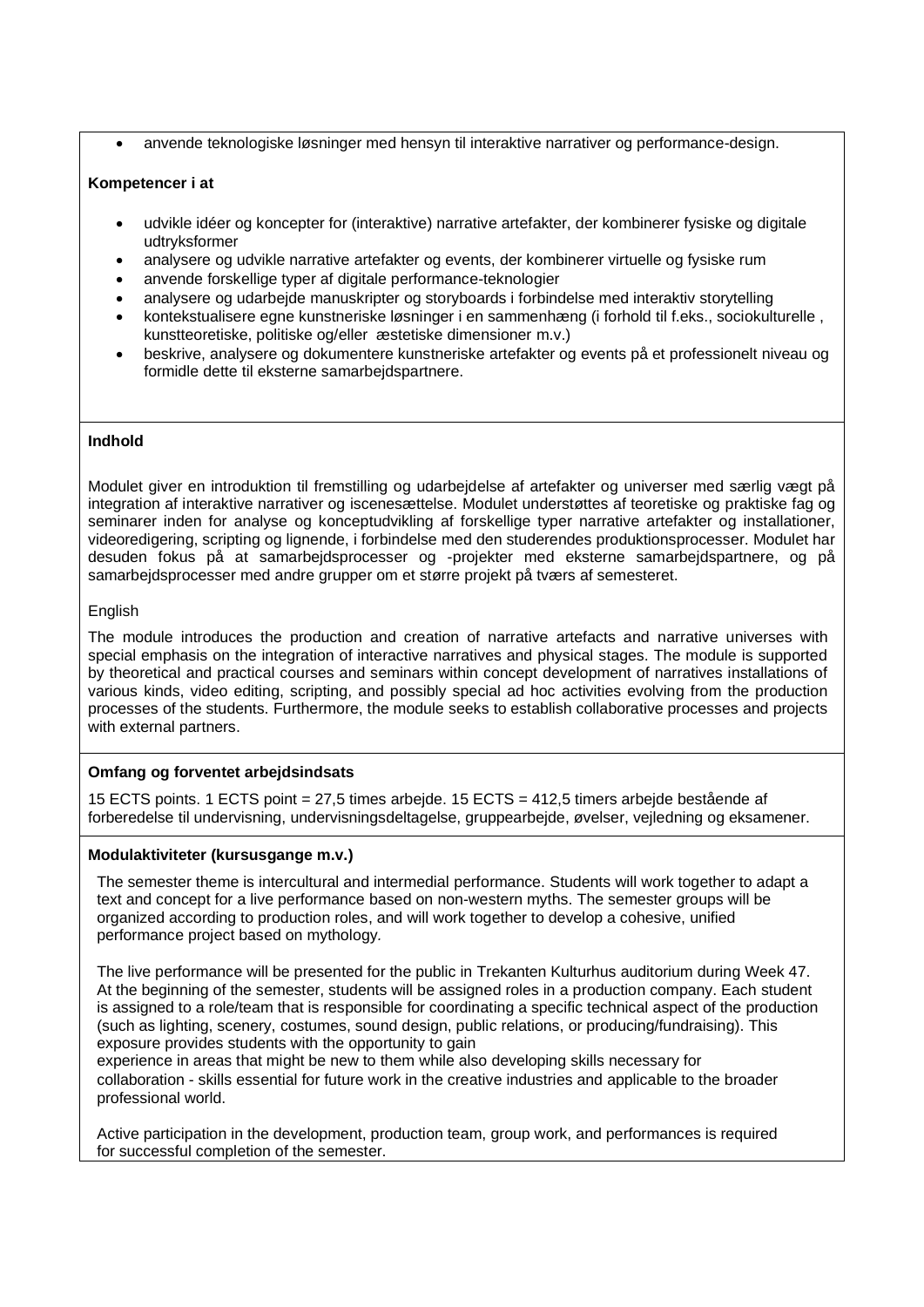# **Course: Narratives, Dramaturgy, and Media I (M15) Course**

## **Sessions:**

**Lesson 1**: Introduction to Performance & Media (Lecture) Instructor:

## E. Jochum

This course introduces students to the topic for the semester project, and provides a general introduction to theories of performance, religion and myth and oral traditions and their relevance for contemporary art and technology practice.

Drama is ritual. Rituals are grounded in myth, and ancient societies were linked by the creation and understanding of mythological narratives. In some cultures, these myths were performed and written down, while other cultures maintained oral traditions. In both cases, myths "move" through performances and across culture, space, and time. During the course, we will read and consider narrative adaptations of myths across cultures and media throughout performance history, with a particular focus on non-western mythology and Yoruba myths. We will also examine Greek myths and Norse mythology and their adaptation, such as Robert Wilson's *Edda Cycle*, Wagner's *Ring Cycle*, Peter Brook's *Mahabarata*, Shinto Mythology and anime, and others. Special focus will be given to understanding how ancient myths continue to shape narrative structure and culture in the present, and on intercultural adaption and appropriation.

|                                                                                                                                               | Pri. lit. | Sec. lit. | Dig.   |
|-----------------------------------------------------------------------------------------------------------------------------------------------|-----------|-----------|--------|
|                                                                                                                                               | no of p.  | no of p.  | upload |
| Griffith, M. "Telling the Tale: A Performing Tradition from<br>Homer to Pantomime." Cambridge Companion to Greek<br>and Roman Theatre (2007). | 22        |           | yes    |
| Performance (M. Carlson) Ch 3.                                                                                                                | 30        |           | yes    |
| The Narrative Imagination (Nussbaum) Introduction                                                                                             | 20        |           | yes    |
| Dignas, B. & Audley-Millerm L. Wandering Myths:<br>Transcultural Uses of Myth in the Ancient World. (2018)<br>Preface.                        | 26        |           | yes    |

**Lesson 2**: Live Performance – *Medea* (Performance at Aalborg Theatre)

# Instructor: E. Jochum

Medea is a Greek tragedy written by Euripides and first performed in 431 BCE at the Festival of Dionysus. It is one of the most popular Greek tragedies in contemporary theatre. tells the story of Jason and Medea. After leaving their homelands, Jason and Medea find themselves in Corinth, where Jason abandons Medea and their two children in order to marry the process of Corinth. Medea takes her revenge by killing the princess and her two sons. This is an example of Greek mythology, which typically centered on the lives of heroes and deities and mythological creations, and were originally oral traditions (18th century BCE), but were later written down in the epic poems and tragedies and comedies written during 5th century BCE. The play has been rewritten, adapted, and performed in theatre and film for centuries, and inspired a participatory, theatre for social change project. We will read the play, watch the performance at Aalborg Theatre, and have a discussion about myth, adaptation, media, and narrative. We will also look at the Rhodessa Jones' *The Medea Project: Theatre for Incarcerated Women* to explore how an arts-based approach could help reduce the numbers of women returning to jail. The project is an example of Arts as Social Change.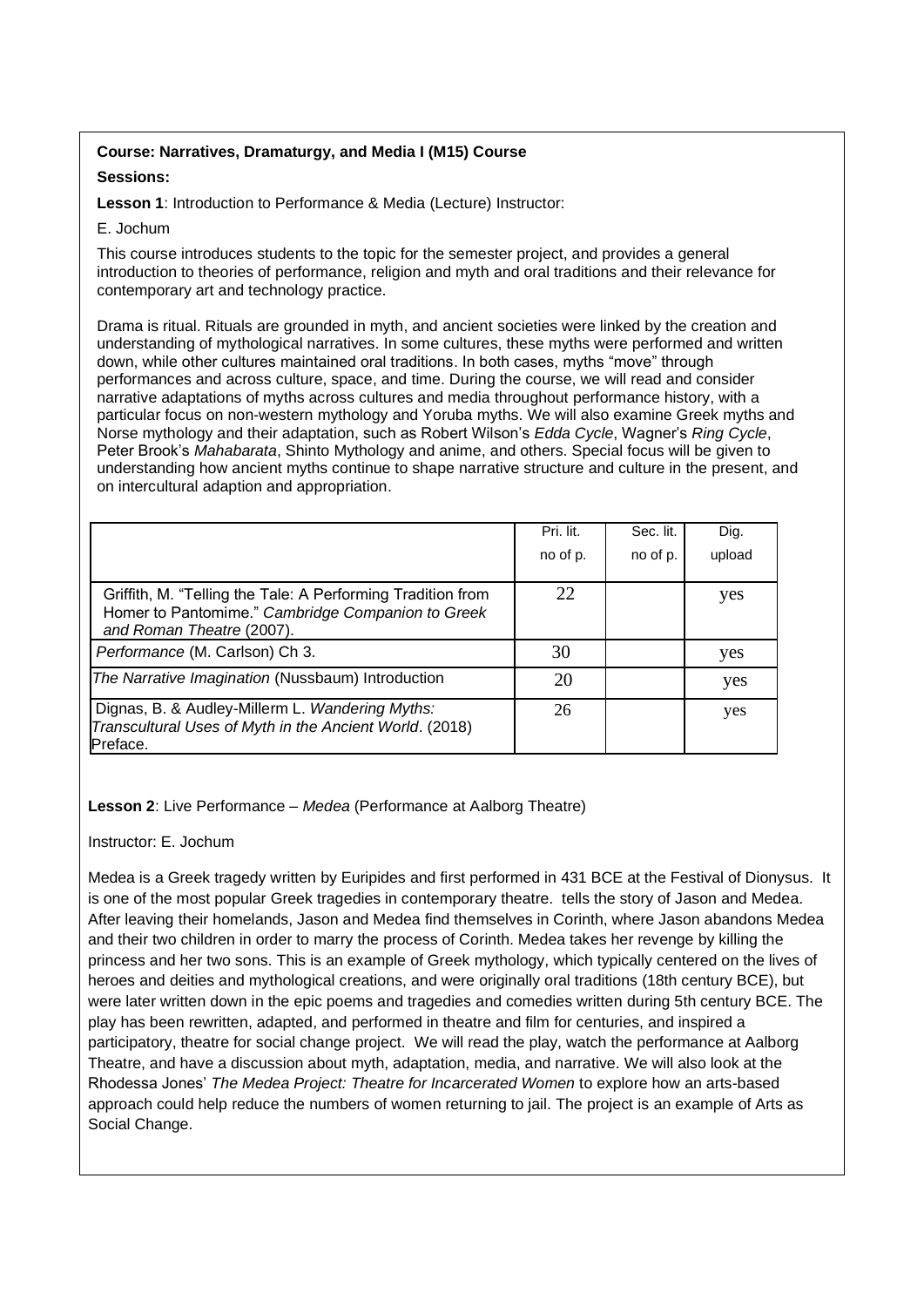|                                                                                                                                            | Pri. lit. | Sec. lit. | Dig.   |
|--------------------------------------------------------------------------------------------------------------------------------------------|-----------|-----------|--------|
|                                                                                                                                            | no of p.  | no of p.  | upload |
| Ritual and myth. Cambridge Companion to Greek and<br>Roman Theatre (2007).                                                                 | 100       |           | yes    |
| Euripedes. Medea. Transl. Ian Johnston. 2008.                                                                                              | 62        |           | yes    |
| Aristotle. The Poetics.                                                                                                                    | 40        |           | yes    |
| The Medea Project. Interview with Rhodessa Jones:<br>Theatre for Incarcerated Women/HIV Circle, Web:<br>https://themedeaproject.weebly.com | 3         |           | yes    |

# **Lesson 3**: Narratives, Myths & Intercultural Performance

(Lecture) Instructor: E. Jochum

The traditional beliefs and practices of African people like their history remains largely unfamiliar and unknown to the European and North American public compared to more popular worldwide mythologies like the [Greco-Roman,](https://tvtropes.org/pmwiki/pmwiki.php/Myth/ClassicalMythology) [Norse,](https://tvtropes.org/pmwiki/pmwiki.php/Myth/NorseMythology) [Celtic,](https://tvtropes.org/pmwiki/pmwiki.php/Myth/CelticMythology) [Aztec](https://tvtropes.org/pmwiki/pmwiki.php/Myth/AztecMythology) and [Mayan](https://tvtropes.org/pmwiki/pmwiki.php/Myth/MayanMythology) myths. A large portion of these stories are oral traditions that haven't survived to the present day or have been "rewritten" with the introduction of the modern Abrahamic religions. This lesson introduces some of the core concepts, theories and contradictions involved with interpretations and adaptations of oral and written traditions. We will also examine intercultural theory, decolonial and postcolonial theory and their effects on narrative, dramaturgy and performance practice.

|                                                                                                  | Pri. lit. | Sec. lit. | Dig.   |
|--------------------------------------------------------------------------------------------------|-----------|-----------|--------|
|                                                                                                  | no of p.  | no of p.  | upload |
| Fischer-Lichte, E. "Reconceptualizing Myth and Ritual",<br>Theatre, Sacrifice and Ritual. (2006) | 29        |           | yes    |
| Soyinka, W. Myth, Literature and the African World (1992)                                        | 50        |           | yes    |
| Miller, Joseph. "The African Past Speaks: Essays on Oral<br>Tradition and History." (1980)       | 30        |           | yes    |
| Schechner, R. "A Reply to Rustom Barucha." Asian Theatre<br>Journal (1984) pp. 245-243.          | 15        |           | yes    |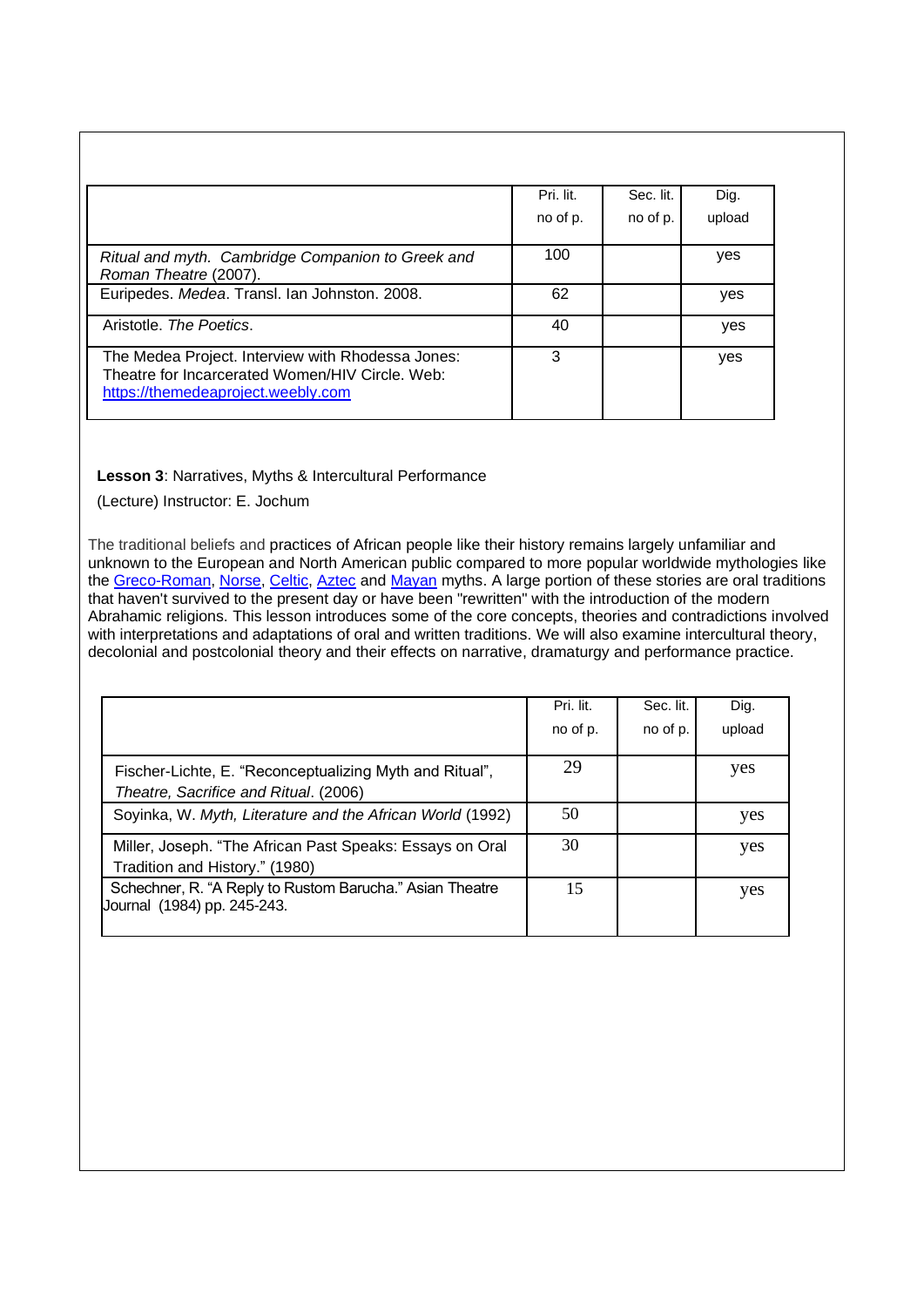# **Lesson 4.** Post-Dramatic Theatre & Theatre Anthropology (Lecture)

Instructor: E. Jochum

|                                                                                                                                                     | Pri. lit. | Sec. lit. | Dig.   |
|-----------------------------------------------------------------------------------------------------------------------------------------------------|-----------|-----------|--------|
|                                                                                                                                                     | no of p.  | no of p.  | upload |
| Lehman, H.T. 1999. Postdramatic Theatre. Ch. 2-4.                                                                                                   | 100       |           | ves    |
| Fischer-Lichte, E. 2008. Transformative Power of<br>Performance.                                                                                    | 62        |           | yes    |
| Schechner, R. and Turner, V. 1985. Between Theatre and<br>Anthropology. Ch 1 "Points of Contact Between<br>Anthropological and Theatrical Thought." | 32        |           |        |

# **Lesson 5**: Performance & New Media (Lecture)

Instructor: E. Jochum

|                                                                                                                | Pri. lit. | Sec. lit. | Dig.   |
|----------------------------------------------------------------------------------------------------------------|-----------|-----------|--------|
|                                                                                                                | no of p.  | no of p.  | upload |
| Saltz, D. 2015. Performance and New Media: Taxonomies<br>for a Changing Field. "Sahring the Stage with Media". | 40        |           | yes    |
| Salter, C. 2010. Entangled. Ch. 8 Interaction. MIT Press.                                                      | 40        |           | yes    |
| Dixon, S. 2007, Digital Performance CH. 23<br>"Performing Interactivity.                                       |           | 30        | yes    |

# **Lesson 6**: Mixed Reality Performance (Lecture)

Instructor: E. Jochum

|                                                                                                                                            | Pri. lit.<br>no of p. | Sec. lit.<br>no of p. | Dig.<br>upload |
|--------------------------------------------------------------------------------------------------------------------------------------------|-----------------------|-----------------------|----------------|
| Intermediality in Theatre & Performance (2006)<br>(Kattenbelt) "Modes of Experience"                                                       | 30                    |                       | yes            |
| Performing Mixed Reality (Benford & Gianacchi)<br>(2011) Ch 4 The Experience of Mixed Reality:<br>Spectating, Authoring, and Orchestrating | 40                    |                       | yes            |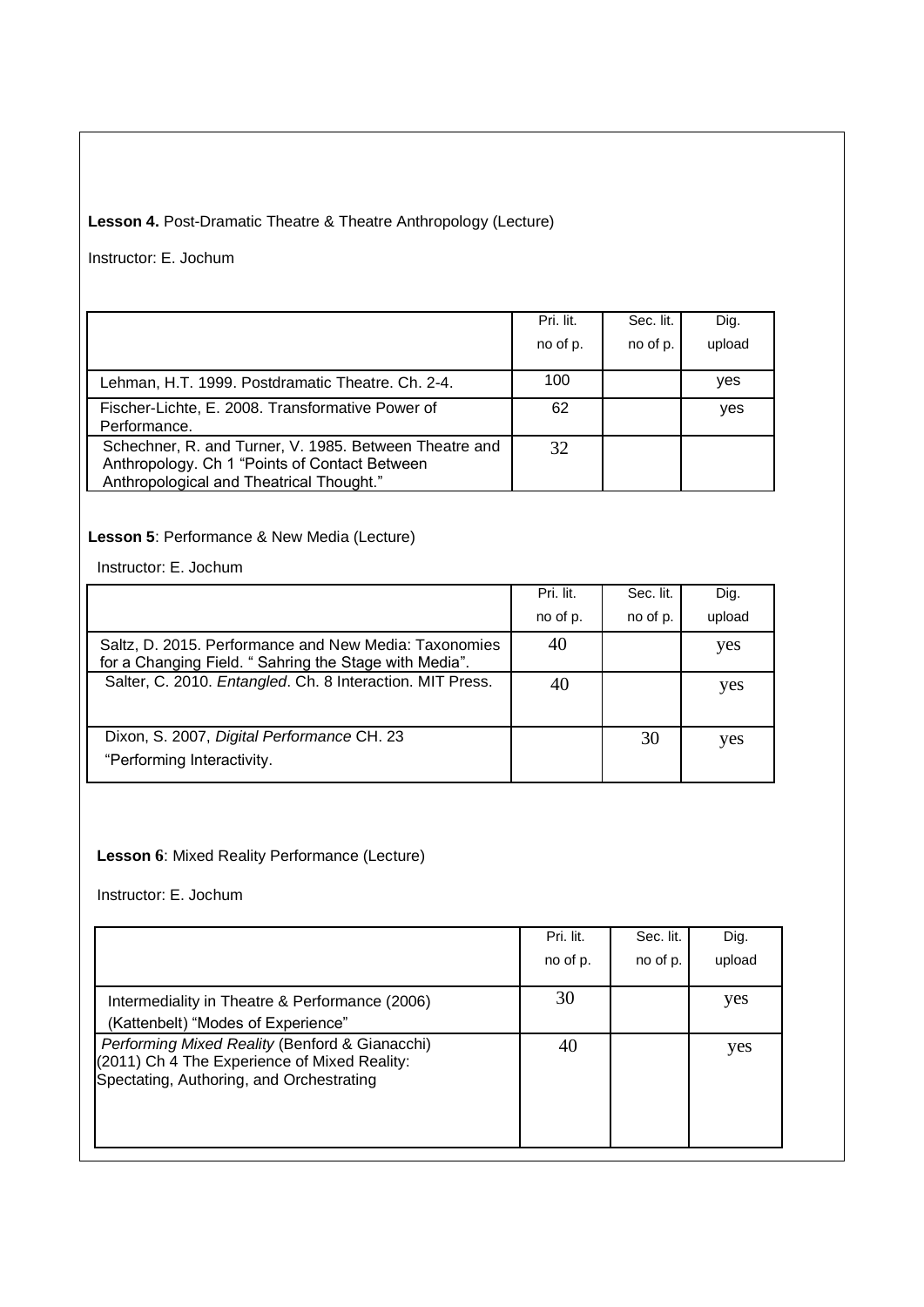**Lesson 7 + 8**: Designing for the Theatre (Workshop at Trekanten or Teater Nordkraft)

Instructor: E. Jochum with Jonas Hvidt from Teater Nordkraft on Lighting and Sound Design

# **Lesson 9**

Technical Production Meeting (Workshop at Trekanten) Instructor: E. Jochum

# **Lesson 10**

Dress Rehearsal and preparation for final presentation. (Trekanten) Instructor: E. Jochum

# **Course: Video Editing (M15)**

## **Course sessions**

# **Lesson 1: Camera and Film Lighting Lessons I (**Lecture)

Lecturer: Thomas Busk

This course introduces students to the basic of the digital camera, and covers topics such as settings, cameraset-up, exposure,etc. Students will work in groups to document their art projects, from design to completion, and produce a 3minute video. It is strongly recommended that students use the projects in the Multimedia Programming Elective: Robotic Art for their Video Editing project.

|                             | Pri.lit. | Sec.lit. | Dig.   |
|-----------------------------|----------|----------|--------|
|                             | no ofp.  | no ofp.  | upload |
| Adobe handout - course pack | 25       |          | ves    |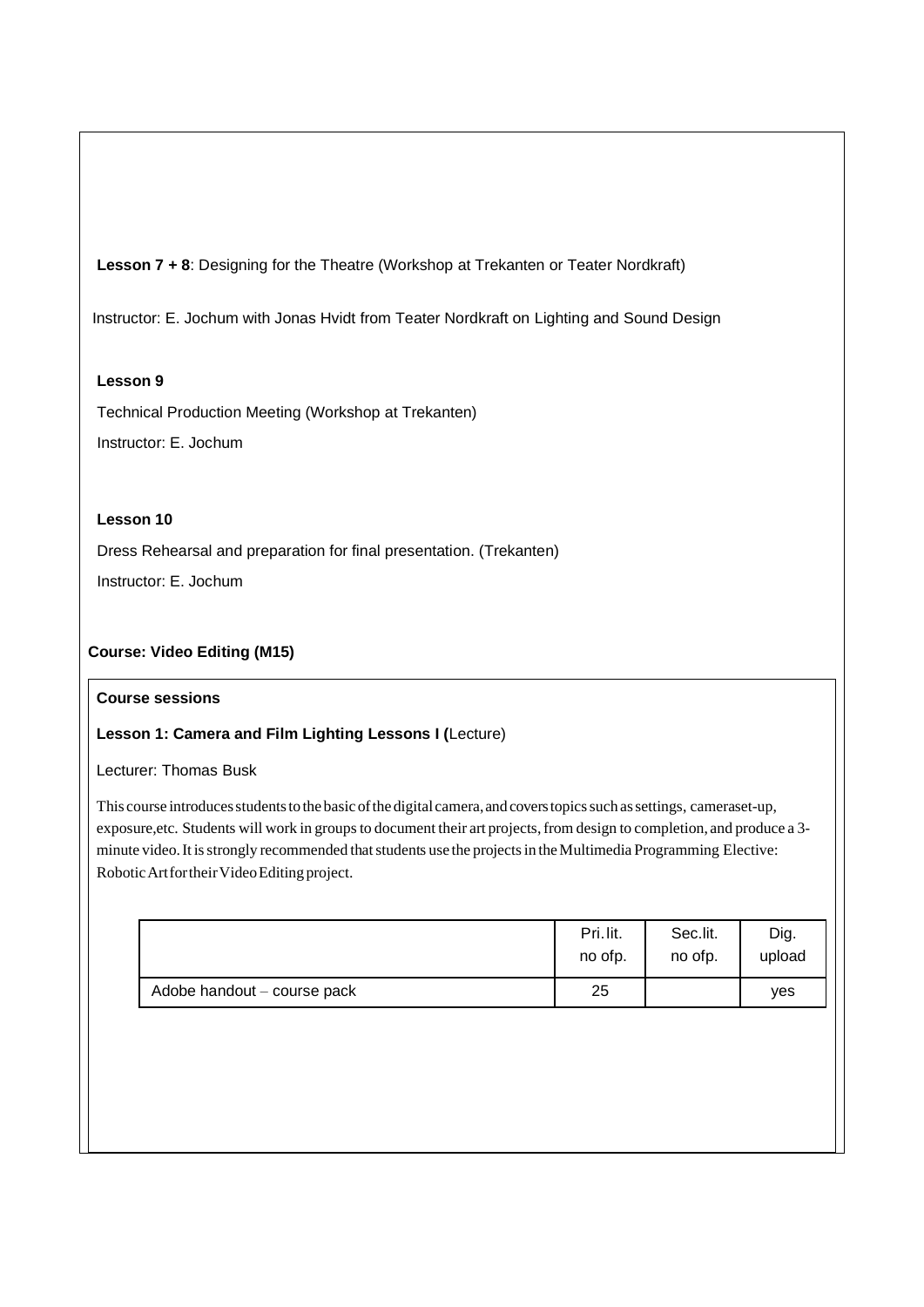# **Lesson 2: Camera and Film Lighting Lesson - II (Workshop)**

Lecturer: Thomas Busk

This hands-on workshop teaches the fundamentals of film lighting. Students will apply these principles in work on their video documentation projects.

# **Lesson 3 + 4: Fundamentals of Editing: Parts 1 and 2 (Workshop)**

Lecturer: Thomas Busk

This hands-on workshop provides students with an overview of editing principles and features of Adobe Premiere, the timeline-based video editing application. The course also introduces important concepts in film editing, such as editing patterns, coherence, continuity, transitions, montage, and music.

# **Course: Artistic & Academic Methodologies: Participatory Methods (M15) Lesson**

# **1: Performing Perception Practice (Lecture + Workshop in Trekanten)**

Lecturer: Sandro Masai

This lecture introduces techniques for improvisation and choreography in modern dance and physical theatre. The students will practice the concept of 'thinking through the body', physically working with the dynamics of presence and movement, while reflecting upon the performer-audience interaction. tical exercises, group discussions and the use of video in qualitative research.

|                                                                                                                                                                                              | Pri. lit.<br>no of p. | Sec. lit.<br>no of p. | Dig.<br>upload |
|----------------------------------------------------------------------------------------------------------------------------------------------------------------------------------------------|-----------------------|-----------------------|----------------|
| David Benyon (2014). Designing Interactive Systems - A<br>Comprehensive Guideto HCI, UX and Interaction Design.<br>Harlow, UK: Pearson                                                       |                       |                       | <b>Yes</b>     |
| Koskinen, I., Zimmerman, J., Binder, T., Redstrom, J., Wensveen, S.,<br>(2011). Design Research Through Practice: From the Lab, Field and<br>Showroom. Waltham, MA, USA: Morgan<br>Kaufmann. | whole<br>book         |                       | <b>Yes</b>     |
|                                                                                                                                                                                              |                       |                       |                |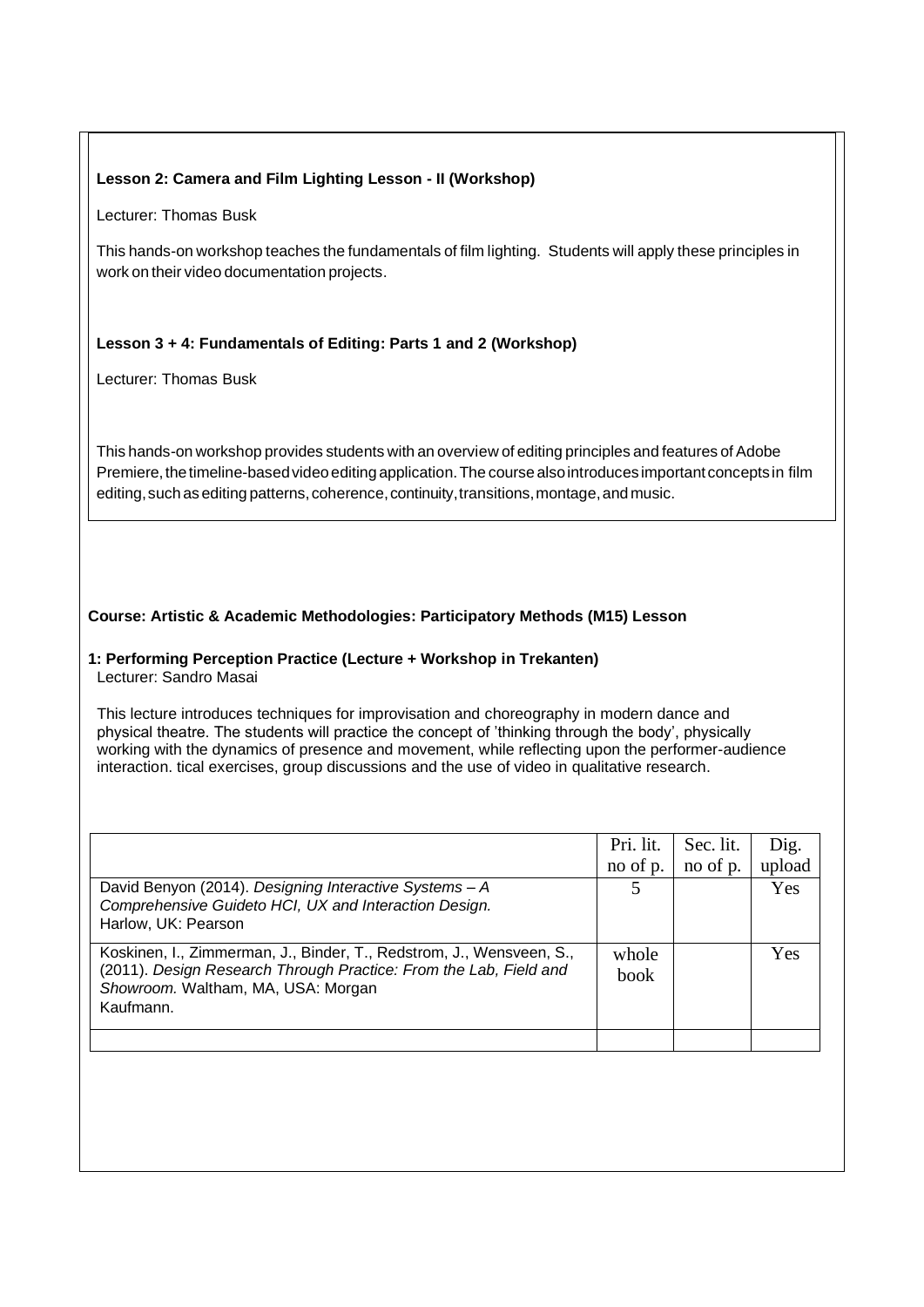# **Lesson 2: Performing Perception Practice – Part 2 (**Lecture + Workshop in

Trekanten)

Lecturer: Sandro Masai

This lecture introduces techniques for improvisation and choreography in modern dance and physical theatre. The students will practice the concept of 'thinking through the body', physically working with the dynamics of presence and movement, while reflecting upon the performer-audience interaction. Practical exercises, group discussions and the use of video in qualitative research.

|                                                | Pri. lit. | Sec.    | Dig.   |
|------------------------------------------------|-----------|---------|--------|
|                                                | no of     | lit. no | upload |
|                                                | p.        | of p.   |        |
| Dalsgaard, P. and Hansen, L. K. (2008).        | 33        |         | Yes    |
| Performing Perception - Staging                |           |         |        |
| Aesthetics of Interaction.                     |           |         |        |
| Heath, C., Hindmarsh, J. and Luff, P. Video In | 23        |         | Yes    |
| Qualitative Research - Analysing Social        |           |         |        |
| Interaction in Everyday Life (2010). Sage      |           |         |        |
| Publications Ltd.                              |           |         |        |

## **Lesson 3: Performance Design – Devised and Performed – Part 1** (Lecture + Workshop in Trekanten) Lecturer: Sandro Masai

Design Methods applied to Performance Art. "What? (strategy) Why? (vision) How? (tactics)" Practical exercises (project communication within the groups and external partners – moodboards, sketches and graphics) and group discussions.

| no of p.      | no of p. | upload     |
|---------------|----------|------------|
| 5             |          | <b>Yes</b> |
|               |          |            |
| whole<br>book |          | <b>Yes</b> |
|               |          |            |
|               |          |            |
|               |          |            |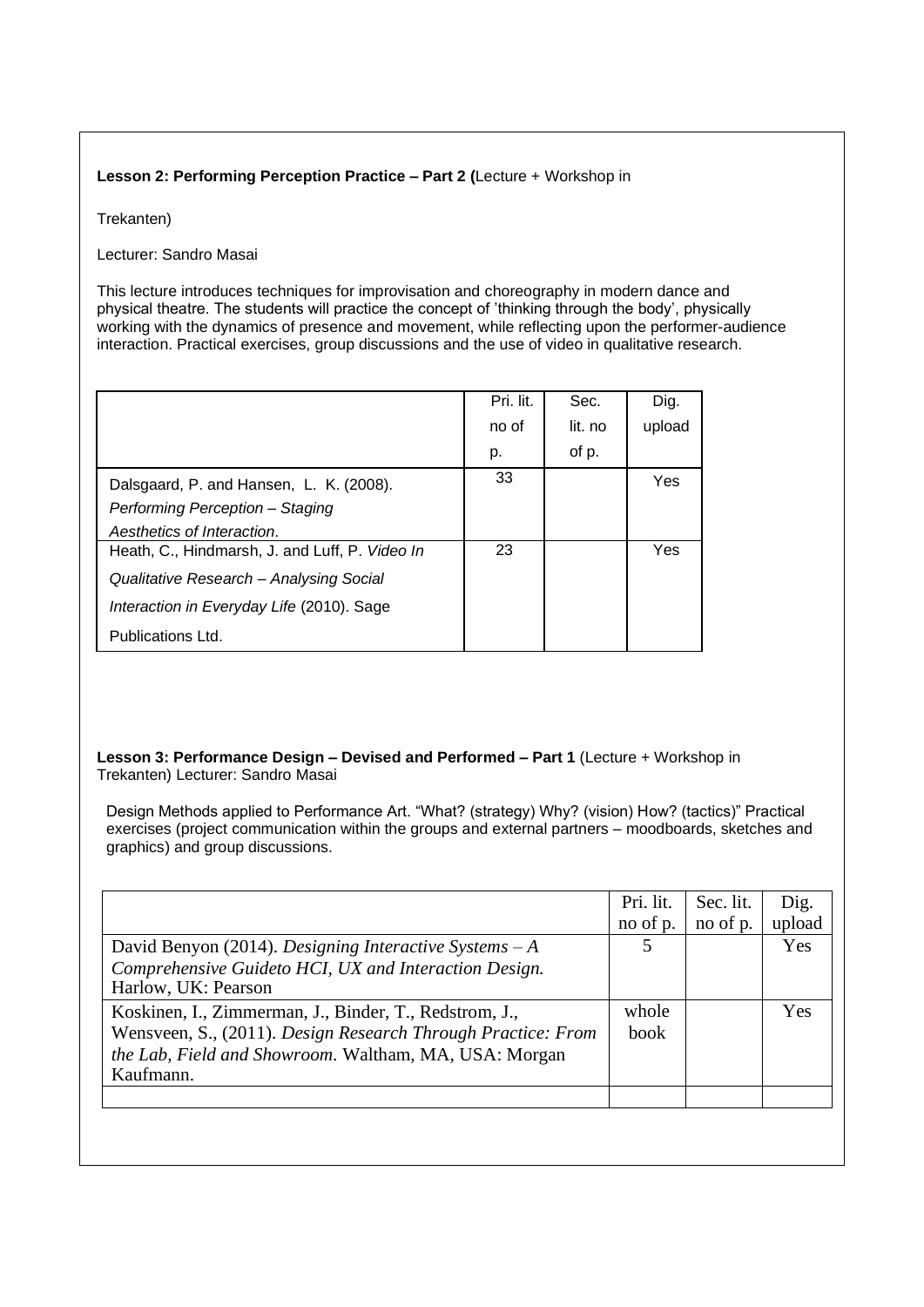**Lesson 4: Performance Design – Devised and Performed – Part 2** (Lecture + Workshop in Trekanten) Lecturer: Sandro Masai

Design Methods applied to Performance Art.: "What? (strategy) Why? (vision) How? (tactics)" Practical exercises (project communication within the groups and external partners – moodboards, sketches and graphics) and group discussions.

|                                                                                                                                              | Pri. lit. | Sec. lit. no | Dig.   |
|----------------------------------------------------------------------------------------------------------------------------------------------|-----------|--------------|--------|
|                                                                                                                                              | no of p.  | of p.        | upload |
| "Audience Agency in Participatory Performance"<br>(2015), Astrid Breel, Participations: Journal of<br><b>Audience and Receptions Studies</b> | 20        |              | Yes    |

## **Eksamen**

Mundtlig pba. Projekt

## **Eksamensform:**

Eksamen afvikles som en samtale mellem de(n) studerende, eksaminator og den interne medbedømmer på baggrund af de(n) studerendes projektrapport, som kan være en rapport eller portefølje, samt det produkt, som de(n) studerende har udarbejdet. Projekteksamen vil også omfatte andre emner fra modulfagene.

Aflevering: i grupper eller individuelt

Omfang: det skriftlige arbejde må ikke overstige 10 sider pr. studerende (15 sider ved individuelle rapporter).

Eksamensvarighed: 20 minutter pr. studerende og 10 minutter til bedømmelse og karaktergivning pr. gruppe, dog maksimum 2 timer.

**Bedømmelse:** 7-trins skalaen

**Bedømmelsesform:** Intern eksamen

**Examination – ALL EXAMINATIONS WILL BE HELD IN ENGLISH, unless otherwise requested with special arrangement.**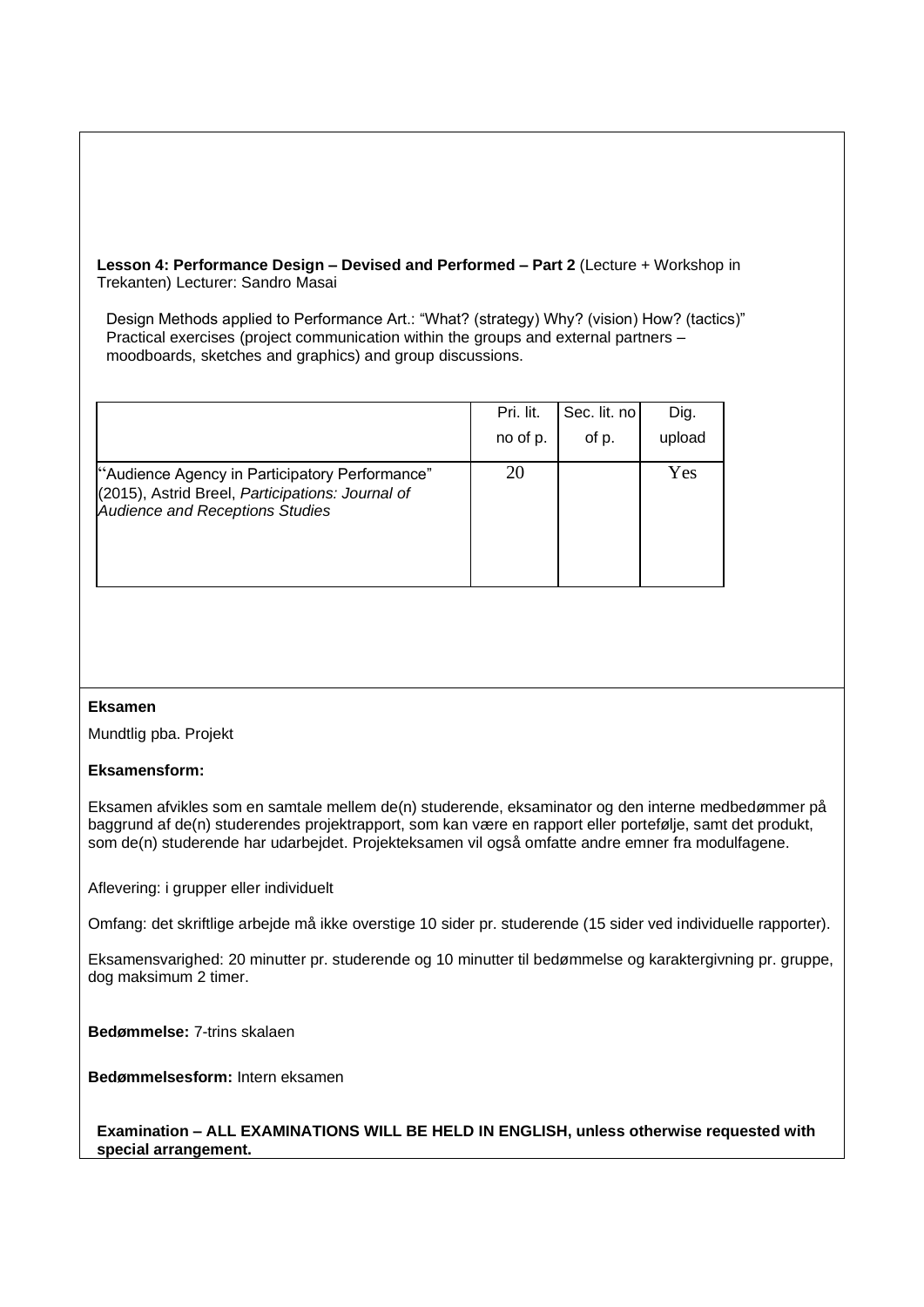#### Oral exam based on a project

The examination will take the form of a conversation between the student, the examiner and another internal examiner on the basis of the project report prepared by the student(s), which may be in the form of a report or portfolio as well as the product created by the student. The project exam will also address other content from the module courses.

#### Form of examination: b)

Number of pages: the written work must not exceed 10 pages per student (15 pages in the case of individual

reports).

Duration of examination: 20 minutes per student and 10 minutes for assessment and communication of grades per group, however, the duration of the examination is maximum 2 hours.

The assessment is made of the individual student based on the learning objective. The assessment must also be based on an overall evaluation of the project report, the presentation, the joint discussion and the individually oriented questions. In order for the examinee to pass the exam, all these aspects must be satisfactory. The project report is thus part of the overall basis for the assessment, and is not given an independent grade.

Criteria: The written report, the product and the oral examination should demonstrate that the student has fulfilled the objectives outlined above.

## **Modulbeskrivelse (en beskrivelse for hvert modul)**

#### **Modultitel, ECTS angivelse**

Mixed Reality Teknologier 5 ECTS

## **Placering**

5. Semester

## **Modulansvarlig**

David Meredith

## **Type og sprog**

Individuelt eller I mindre grupper Dansk

#### **Læringsmål:**

I dette modul skal den studerende opnå: Grundlæggende **viden** om

- teorier og metoder, der anvendes inden for udarbejdelse af mixed reality-systemer
- forbinde fysiske og virtuelle miljøer
- metoder til evaluering af erfaringer og tilstedeværelse i forskellige miljøer
- design af mixed reality-miljøer.

## **Færdigheder i at**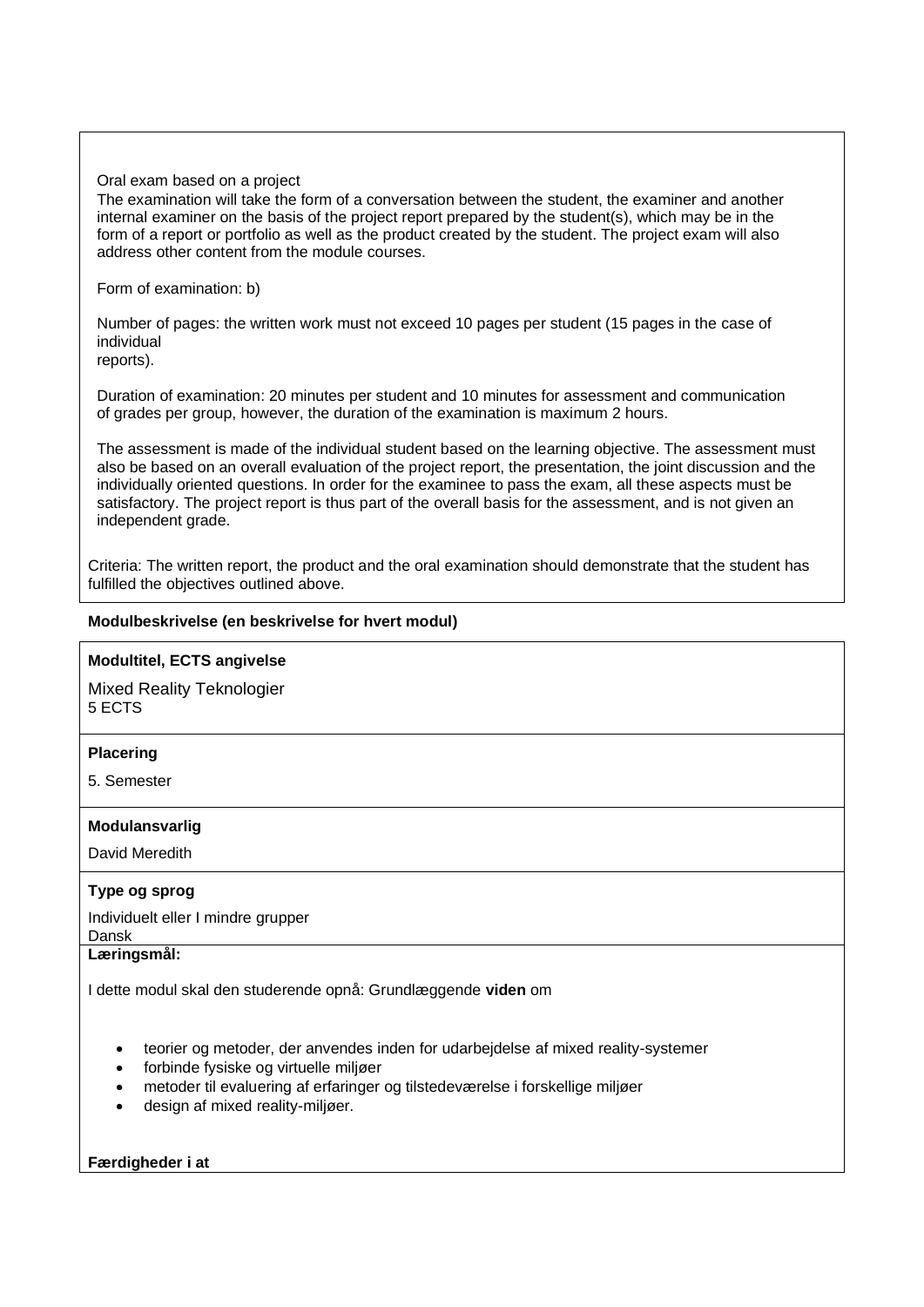- anvende metoder til udvikling af augmented, mixed og virtual reality-miljøer
- anvende metoder til sporing af genstande
- anvende metoder til analyse og genkendelse af menneskelige bevægelser
- analysere forbindelsen mellem virkelige, augmented, mixed eller virtual reality-miljøer
- analysere brugeroplevelser og tilstedeværelse i augmented, mixed eller virtual reality-miljøer.

#### **Kompetencer i** at

- analysere og konstruere augmented, mixed og virtual reality-miljøer
- analysere og konstruere motion capture-systemer
- analysere og konstruere systemer, som forbinder information mellem virkelige, augmented, mixed eller virtual reality-miljøer.

## **Indhold**

Formålet med dette modul er at give den studerende en introduktion til teorier og metoder inden for mixed reality-teknologier i forhold til udarbejdelse af interaktive eller reaktive narrativer og forestillinger, der kombinerer virtuelle og fysiske rum. Modulet består af teoretiske og praktiske fag og seminarer om anvendelsen af teknologier til udarbejdelse af performative miljøer og/eller installationer.

# **Omfang og forventet arbejdsindsats**

5 ECTS points. 1 ECTS point = 27,5 times arbejde. 5 ECTS = 137,5 timers arbejde bestående af forberedelse til undervisning, undervisningsdeltagelse, gruppearbejde, øvelser, vejledning og eksamener.

## **Modulaktiviteter (kursusgange m.v.)**

This course will provide a thorough introduction to creating real-time interactive multimedia content using the *TouchDesigner* visual programming language (https://derivative.ca/). The course will consist of 12 half-day sessions. Sessions 1-5 and 7-11 will each consist of two 45-minute lectures, followed by a 90 minute supervised exercise session. In sessions 6 and 12, each group will present a live performance of a 5-minute interactive multimedia work created in *TouchDesigner*. The performances will be followed by discussion and feedback from both the lecturer and other students. In order to pass the course, a student must make a significant contribution to the creation and performance of two multimedia works of satisfactory complexity and sophistication using TouchDesigner, which they will present to the lecturer and other students in sessions 6 and 12. In these works, the students must demonstrate that they have attained a good command of using TouchDesigner as an expressive tool for real-time interactive multimedia performance.

As this is the first time that the course will run, it is not possible at this stage to give a detailed description of the content of each of the 12 sessions. However, topics covered in the course will include the following:

- Introduction to basic TouchDesigner concepts
- Components (COMPs), including object components (3D objects for rendering) and interactive 2D panel components
- 2D image processing and generation with Texture Operators (TOPs)
- Motion tracking, audio, animation and control signal processing with Channel Operators (CHOPs)
- 3D surface processing and generation with Surface Operators (SOPs)
- Scripting TouchDesigner in Python with Data Operators (DATs)
- Using materials and shaders (Material Operators, MATs)
- Creating interactive virtual and augmented reality environments
- Projection mapping
- Motion tracking with Leap Motion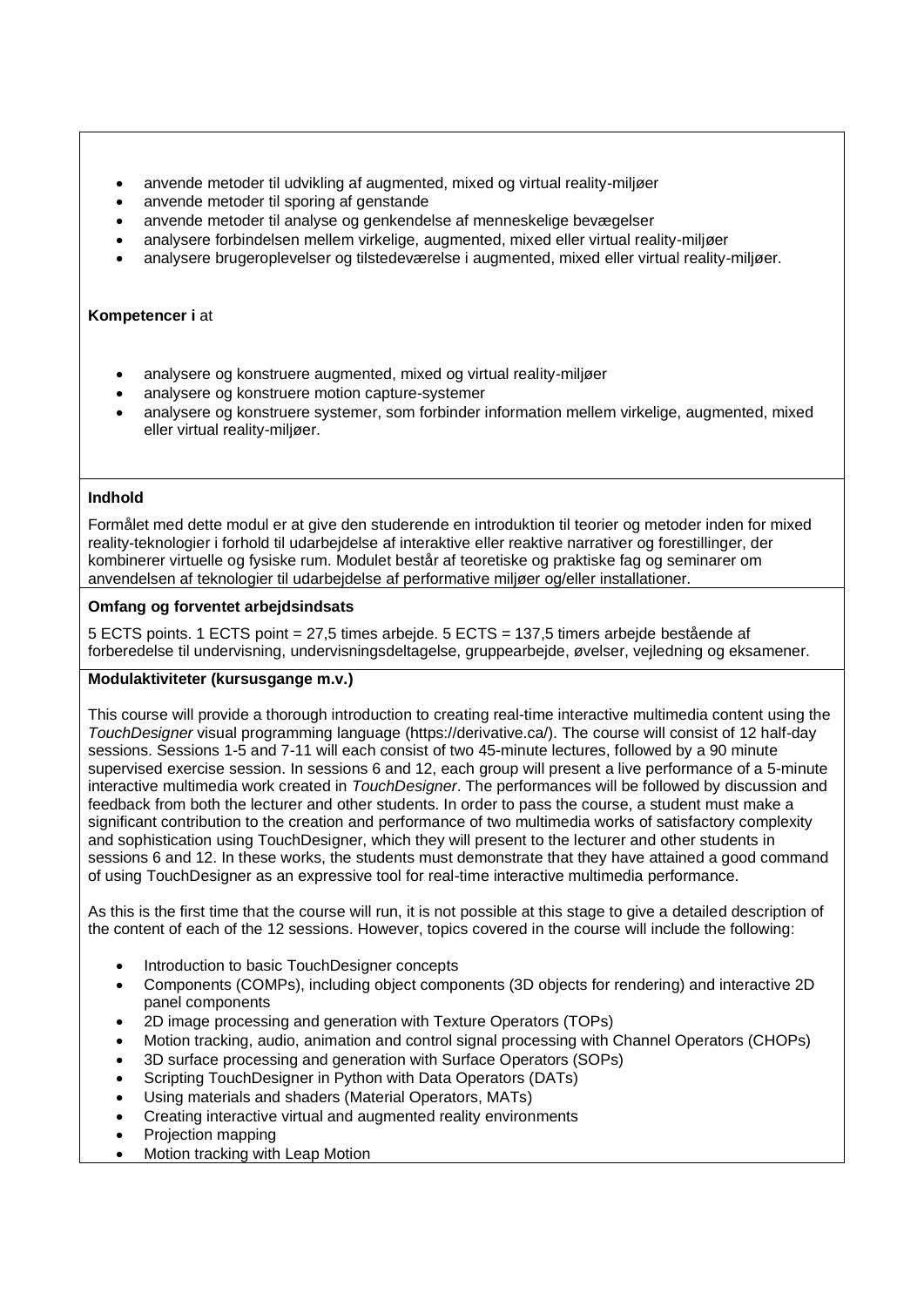# • Networking with OSC

For an introduction to TouchDesigner, see the following: [https://derivative.ca/UserGuide/First\\_Things\\_to\\_Know\\_about\\_TouchDesigner](https://derivative.ca/UserGuide/First_Things_to_Know_about_TouchDesigner)

The course is evaluated by active participation.

In order to pass the course, a student must make a significant contribution to the creation and performance of two multimedia works of satisfactory complexity and sophistication, using TouchDesigner, which they will present to the lecturer and other students in sessions 6 and 12. In these works, the students must demonstrate that they have attained a good command of using TouchDesigner as an expressive tool for real-time interactive multimedia performance.

# **Eksamen**

Aktiv deltagelse/løbende evaluering

Aktiv deltagelse i modulets forelæsningsrække og andre fagrelaterede aktiviteter er påkrævet. Aktiv deltagelse forudsætter, at den studerende læser obligatorisk litteratur, deltager i 80 % af modulets forelæsninger og andre fagrelaterede aktiviteter, bidrager til modulets diskussioner gennem oplæg og deltager aktivt i diskussioner samt afleverer alle opgaver.

Hvis en studerende ikke opfylder kravene til aktiv deltagelse, afholdes følgende re-eksamen:

Intern skriftlig eksamen i modulet "Mixed Reality Teknologier"

Bedømmelsesform: Bestået/ikke bestået

Aflevering: individuelt

Eksamen er en bunden opgave af syv dages varighed. Opgaven bedømmes af én eksaminator. I tilfælde af at opgaven ikke bestås, vil den også blive bedømt af en medbedømmer. Omfang: det skriftlige arbejde må ikke overstige 10 sider.

# **Modulbeskrivelse (en beskrivelse for hvert modul)**

## **Modultitel, ECTS angivelse**

Praksisbaseret forskning indenfor Kunst og Teknologi 5 ECTS

## **Placering**

5. Semester

# **Modulansvarlig**

Signe Meisner Christensen

# **Type og sprog**

Individuelt arbejde eller mindre grupper i forhold til fagets aktiviteter

# Dansk

**Læringsmål:**  I dette modul skal den studerende opnå: Grundlæggende **viden** om: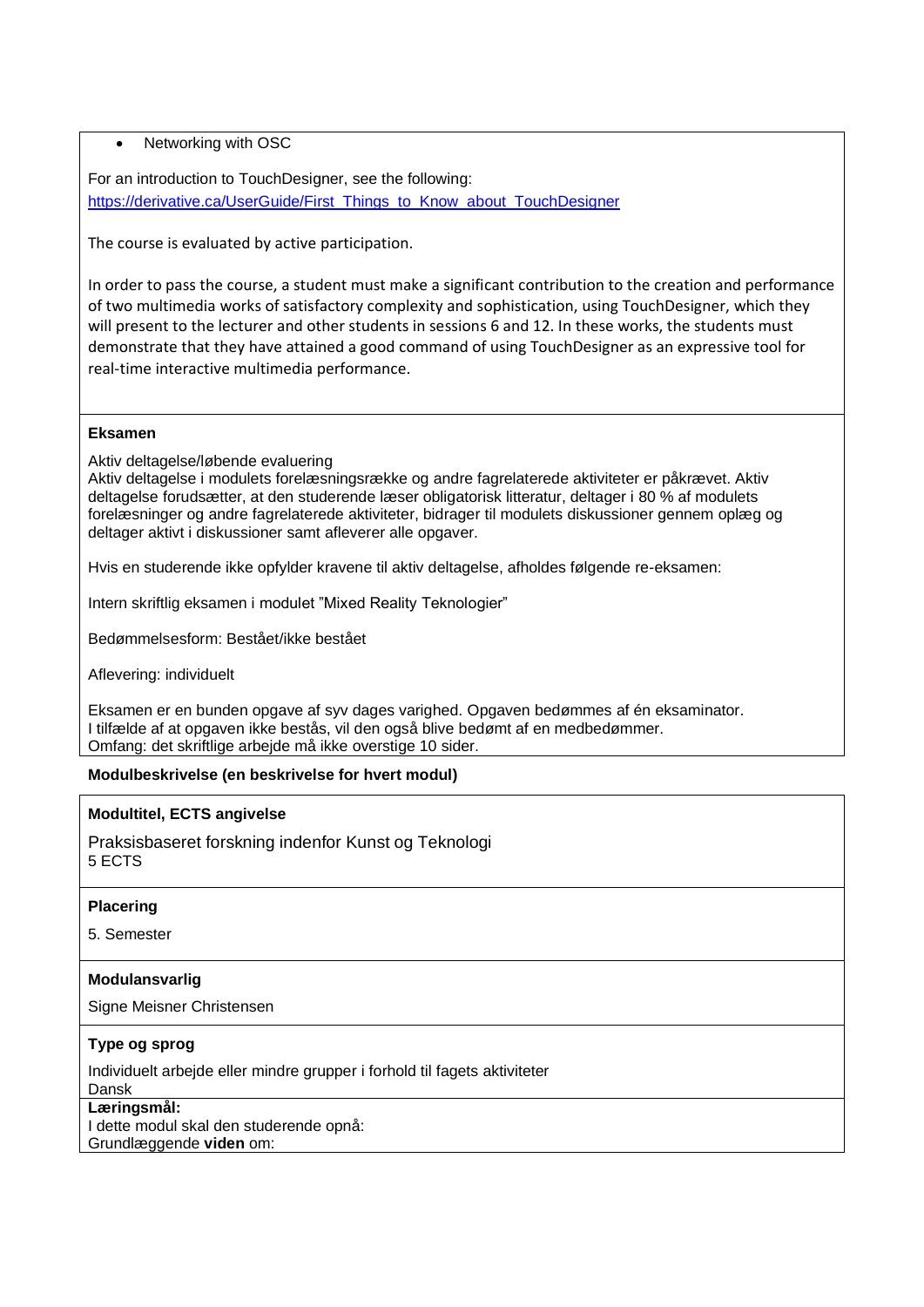- udvalgte teorier om praksisbaseret forskning indenfor kunst og teknologi
- kvantitative og kvalitative metoder inden for praksisbaseret forskning
- de historiske og epistemologiske aspekter af praksisbaseret forskning ifht. kunst
- formater for formidling af viden om praksisbaserede forskningsresultater
- bedømmelseskriterier for praksisbaserede forskningsprojekter
- planlægning, organisering og realisering af praksisbaserede forskningsprojekter eller udstillinger.

#### **Færdigheder** i at

- konceptualisere og formulere et relevant praksisbaseret forskningsproblem eller forskningsområde
- udvikle koncepter for praksisbaserede forskningseksperimenter ifht kunst
- anvende bedømmelseskriterier som en del af praksisbaseret forskning
- anvende metoder for praktisk planlægning, realisering og bedømmelse af praksisbaserede forskningsprojekter.

#### **Kompetencer** i at

- udvikle et praksisbaseret forskningsdesign ifht. kunst
- udvikle og realisere praksisbaserede forskningsprojekter inden for kunst og teknologi

#### **Academic content**

The module "Art-Based Research" focuses on the meeting between artistic experimental practices and academic, analytical methods. The module focuses on the interrelation between theoretical and practical approaches. Art-based research takes the form of projects based on a set or self-chosen problem formulation or problem field. The projects investigate this interrelation by means of artistic artefacts (e.g. installations, exhibitions, performances, events, etc.) and academic methods such as the production and analysis of empirical data. The module introduces theories related to art-based research, combined with the practical planning and realization of art-based research projects.

## **Omfang og forventet arbejdsindsats**

5 ECTS points. 1 ECTS point = 27,5 times arbejde. 5 ECTS = 137,5 timers arbejde bestående af forberedelse til undervisning, undervisningsdeltagelse, gruppearbejde, øvelser, vejledning og eksamener.

## **Modulaktiviteter (kursusgange m.v.)**

**Course: Art-Based Research (M17)** 

**Course Sessions**

## **Session 1: What is art-based research? (lecture)**

Lecturer: Signe Meisner Christensen

The lecture will present and discuss various theoretical approaches to art-based research and introduce to the overall content and learning goals of the course. Over the past decade, art-based research has become a prominent field of knowledge in the art field as well as a tool of investigation in other disciplines and sectors beyond the discipline of art. This lecture will unpack how art-based research offers an alternative approach to the nature of knowledge and examine how artistic research challenges a number of tacit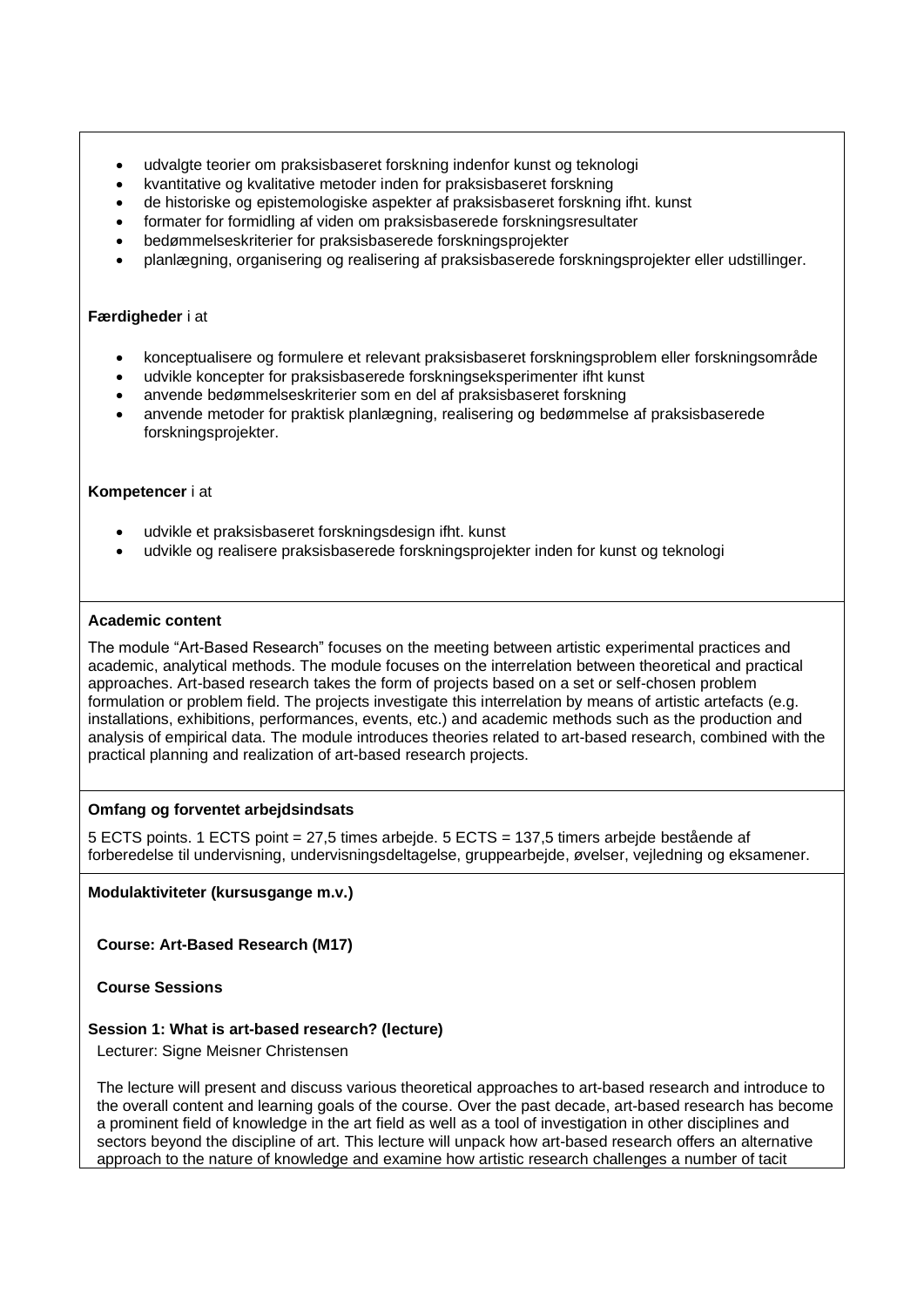assumptions about knowledge at work in academia. This lecture will outline and unpack notions of knowledge that are put forward by various approaches to art-based research. We will also discuss how these perspectives on knowledge and method may be mobilized and made useful when conducting practice-based student projects in between art and technology.

|                                                                                                                                                                                                                                                                            | Pri. lit. no of<br>p. | Sec. lit. no<br>of p | Dig. upload |
|----------------------------------------------------------------------------------------------------------------------------------------------------------------------------------------------------------------------------------------------------------------------------|-----------------------|----------------------|-------------|
| Kirkkopelto, E. (2020) "From Quasi-objects to Artistic<br>Components. Science Studies and Artistic Research" in<br>Dialogues between Artistic Research and Science and<br>Technology Studies, Borgdorff, Peters & Pinch (eds.) New<br>York, Londond, Routledge, pp. 31-45. | 14                    |                      | 14          |
| Borgsdorff, H. (2012) "The Debate on Research in the<br>Arts", in The Conflict of the Faculties, Perspectives in<br>Artistic Research and Academia, Leiden University Press,<br>pp. 28-56                                                                                  | 28                    |                      | 28          |
| Slager, H. (2009) "Art and Method" in Artists with PhDs. On<br>the New Doctoral Degree in Studio Art, Elkins, J. (ed.),<br>Washington, New Academia Publishing, pp. 57-70.                                                                                                 |                       | 13                   | 13          |

## **Session 2: The role of experience in art-based research** (lecture + exercises)

Lecturer: Signe Meisner Christensen

One defining aspect of the nature of art-based forms of knowledge is that they rely on experience and reflective thinking. This lecture will engage with the role of experience and reflective thinking in art-based forms of research. In the accompanying workshop, we will apply this method in guided exercises.

|                                                                                                                                           | Pri. lit. no of<br>p. | Sec. lit. no<br>of p | Dig. upload |
|-------------------------------------------------------------------------------------------------------------------------------------------|-----------------------|----------------------|-------------|
| Jacob, M.J. (2013) "Experience as Thinking" in Art as a<br>Thinking Process, Ambrozic, M. & Vettese, A., Sternberg<br>Press, pp. 100-113. | 13                    |                      | 13          |
| Sullivan, G. (2010) "Art Practice as Research" in Art<br>Practice as Research, Inquiry in Visual Arts, pp. 95-<br>120, Sage Publishing.   |                       | 25                   | 25          |

## **Session 3: The role of performativity in Artistic Research (lecture + exercises)**

Lecturer: Signe Meisner Christensen

In this lecture we will engage with performativity as a concept and as a methodological framework for addressing the transformative nature of knowledge in art-based research. What does it mean that artistic research is performative? The lecture will investigate the concept of performativity and what the 'doing' in art practice entails for how knowledge gets produced. Of special focus here will be how artistic practice not merely impart something about reality. It also changes reality.

| $\overline{\phantom{a}}$<br>$\cdots$<br>no of<br>D۳<br>- lit.<br>. | lit. no<br>Sec. | Dig<br>upload<br>. . |
|--------------------------------------------------------------------|-----------------|----------------------|
| N.                                                                 | 0t<br>∼         |                      |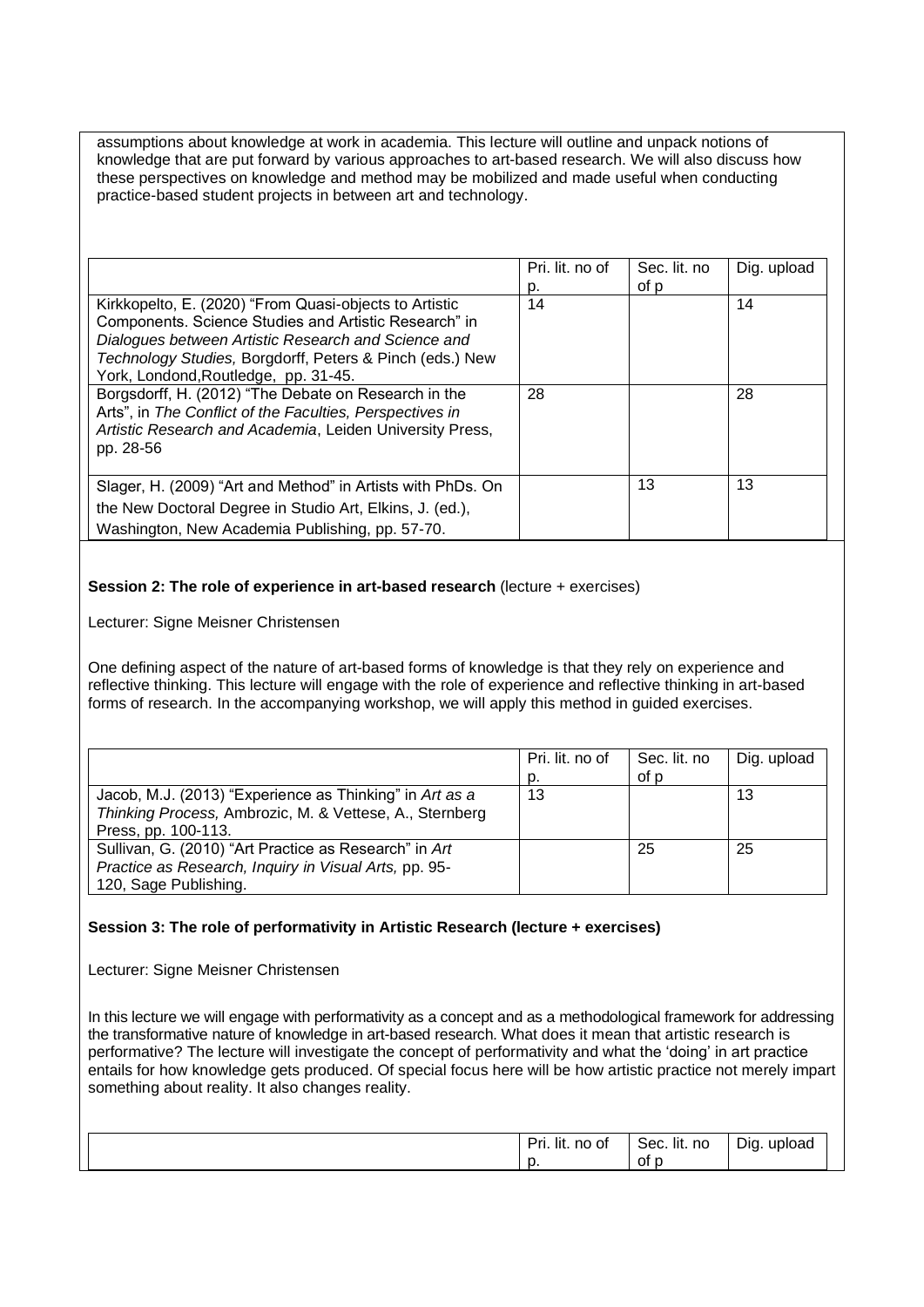| Hantelmann, D. (2010) How to do Things with Art: What<br>Performativity Means in Art, Zürich, JRP/Ringier pp. 1-40 | -40 | 40 |  |
|--------------------------------------------------------------------------------------------------------------------|-----|----|--|
|                                                                                                                    |     |    |  |
|                                                                                                                    |     |    |  |

#### **Session 4: The role of the experiment in art and science (lecture + exercises)**

Lecturer: Signe Meisner Christensen

This lecture will provide a frame for how the notion of "experiment" differs in models of experimentation in between art, science, and technology. During the past decade discussions of experimentation in art have become increasingly influenced by notions of artistic research. The lecture will be followed by guided exercises and reflections about how artistic experimentation can be articulated as a set of procedures for investigating the relations between humans, society, and technology

|                                                        | Pri. lit. no of | Sec. lit. no | Dig. upload |
|--------------------------------------------------------|-----------------|--------------|-------------|
|                                                        | D.              | of p         |             |
| Borgdorff, H., Peters, P., Pinch, T. (2020) "Dialogues | 15              |              | 15          |
| between Artistic Research and Science and Technology   |                 |              |             |
| Studies, An Introduction", in pp. 1-15                 |                 |              |             |
| Pickering, A. (2016) "Art, Science and Experiment" in  |                 |              | 5           |
| Journal of Fine Art Research, 1(1): 7, pp. 1-5         |                 |              |             |
|                                                        |                 |              |             |
|                                                        |                 |              |             |

## **Session 5: Hermeneutics and Art-based research (lecture + exercises)**

Lecturer: Signe Meisner Christensen

Hermeneutics is an established discipline in the humanities and in academic research. It can also be engaged with as a procedure for questioning and understanding the world, which implies to examine and make conscious the fore-sights and fore-conceptions that one brings to the world. Art-based research may radicalize such a procedure by examining our biased pre-conceptions when encountering the world. This lecture will introduce to hermeneutics as a method for art-based research.

|                                                                                                                                                          | Pri. lit. no of | Sec. lit. no | Dig. upload |
|----------------------------------------------------------------------------------------------------------------------------------------------------------|-----------------|--------------|-------------|
|                                                                                                                                                          | D.              | of p         |             |
| Gadamer, H.G. (1988/1975) "The Hermeneutic Circle" in<br>Epistemology, The Big Questions, Alcoff, L.M. (ed.) Mass.,<br>Blackwell Publishing, pp. 232-247 | 15              |              | 15          |
|                                                                                                                                                          |                 |              |             |

## **Session 6: Embodiment and Art-Based Research I: Phenomenology and feminism (lecture + exercises)**

This lecture focuses on art inquiry as embodied explorations of the world. The main question will be: what is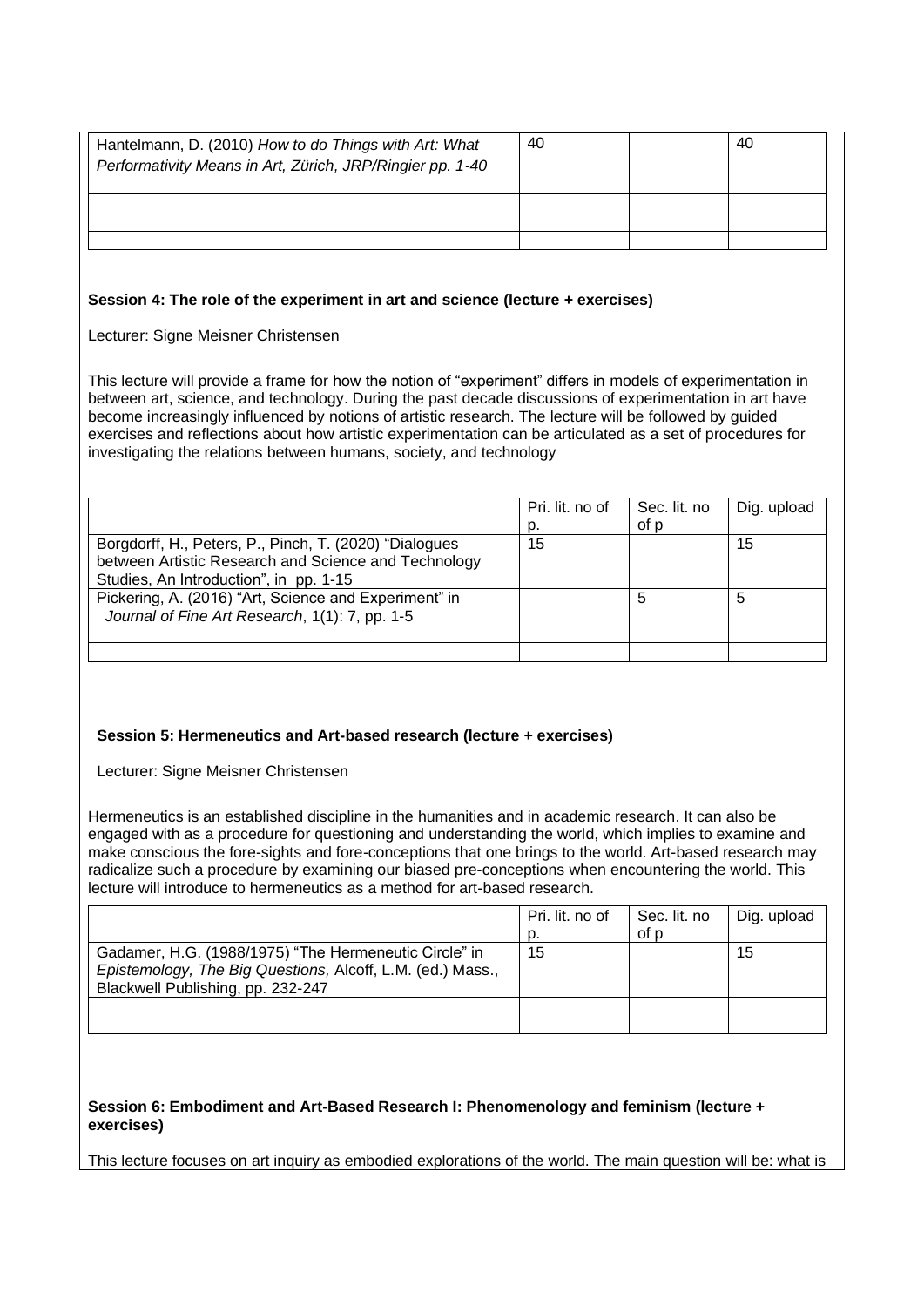the relationship between embodiment and knowledge in art-based research? In the lecture, we will turn to phenomenology as a theoretical base for accounting for the knowledge status of embodied experience in art. And as supplement to this, the lecture will include a feminist perspective on embodiment as situated knowledge.

Lecturer: Signe Meisner Christensen

|                                                         | Pri. lit. no of | Sec. lit. no | Dig. upload |
|---------------------------------------------------------|-----------------|--------------|-------------|
|                                                         | D.              | of p         |             |
| Danvers, J. (2010) "The Knowing Body: Art as an         | 13              |              | 13          |
| Integrative System of Knowledge" in Art Education in a  |                 |              |             |
| Postmodern World, Hardy, T. (ed.), Intellect, pp. 77-90 |                 |              |             |
| Merleau-Ponty, M. (1945) Phenomenology of               |                 |              |             |
| Perception, pp. 69-74                                   | 5               |              | 5           |
| Haraway, D. (1988) "Situated Knowledges: The            |                 | 24           | 24          |
| Science Question in Feminism and the Privilege of       |                 |              |             |
| Partial Perspective" in Feminist Studies, 14:3, pp.     |                 |              |             |
| 575-599                                                 |                 |              |             |

# **Session 7: Embodiment and Art-Based Research II: Performance (lecture+ exercises)**

This lecture engages with performance as a method and an approach to art-based research.

Lecturer: Signe Meisner Christensen

|                                                                                                                                                                                                                                                                                                                                       | Pri. lit. no<br>οf<br>D. | Sec. lit.<br>no<br>of p | Dig.<br>upload |
|---------------------------------------------------------------------------------------------------------------------------------------------------------------------------------------------------------------------------------------------------------------------------------------------------------------------------------------|--------------------------|-------------------------|----------------|
| Pelias, R.P. (2008) "Performative Inquiry, Embodiment and<br>its Challenges" in Handbook of the Arts in Qualitative<br>Research: Perspectives, Methodologies, Examples, and<br>Issues, Knowles G. & Coles A. pp. 186-194<br>http://sk.sagepub.com.zorac.aub.aau.dk/reference/handbook-<br>of-the-arts-in-qualitative-research/n16.xml | 8                        |                         | 8              |
|                                                                                                                                                                                                                                                                                                                                       |                          |                         |                |

#### **Session 8: Participatory approaches to art-based research (lecture + exercises)**

Lecturer: Signe Meisner Christensen

For the past two decades, art practices that incorporate the active participation of groups, individuals, audiences or communities into the process of artistic creation have been proliferating. This lecture engages with the question of what participation brings to art-based research. How can participatory approaches be mobilized as valid methods for art-based research? And how can research be understood as something we do together with others?

|                                                          | Pri. lit. no of | Sec. lit. no | Dig. upload |
|----------------------------------------------------------|-----------------|--------------|-------------|
|                                                          | D.              | of p         |             |
| Bishop, C. (2006) "Introduction/Viewers as Producers" in |                 |              |             |
| Participation, Documents of Contemporary Art, Cambridge, |                 |              |             |
| Whitechapel, pp. 10-17.                                  |                 |              |             |
| Braddock, C. (2017) "Animism, Animacy and                | 10              |              | 10          |
| Participation in the Performances of Darcell Apelu" in   |                 |              |             |
| Animism in Art and Performance, Braddock (ed.),          |                 |              |             |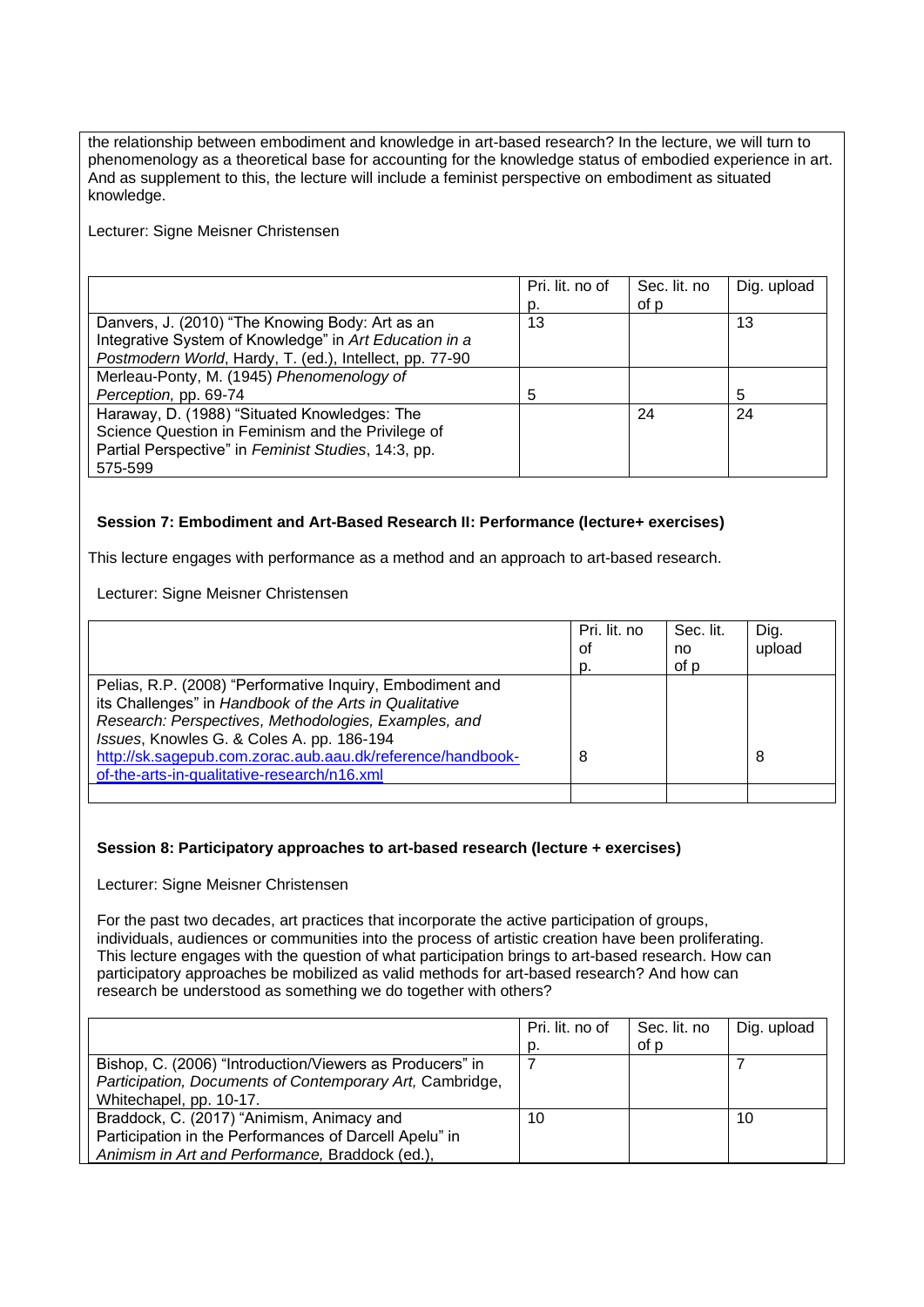| Palgrave Mackmillan pp. 198-2008                                                                                                                                                       |    |    |
|----------------------------------------------------------------------------------------------------------------------------------------------------------------------------------------|----|----|
| Bishop, C. (2012) "The Social Turn: Collaboration<br>and Its Discontents" in Artificial Hells, Participatory Art<br>and the Politics of Spectatorship, pp. London, Verso,<br>pp. 11-40 |    |    |
|                                                                                                                                                                                        | 29 | 29 |

## **Session 9 & 10: Research laboratory and exhibition**

Lecturer: Signe Meisner Christensen

Week 38 is dedicated to production for the course deliverables. Monday and Wednesday we will be focusing on production, project presentations and feedback. For presentations groups will present their art-based research problem statement, their research designs and methods, their theoretical bearing and their expected outcomes. On Friday, we will turn the laboratory into an exhibition space and use this to reflect on the status of the exhibition as a presentation format for art-based research.

|                                                               | Pri. lit. no of | Sec. lit. no | Dig. upload |
|---------------------------------------------------------------|-----------------|--------------|-------------|
|                                                               | D.              | of p         |             |
| Krysa, J. (2020) "Exhibitionary Practices at the Intersection | 14              |              | 14          |
| of Academic Research and Public Display" in Institution as    |                 |              |             |
| Praxis, New Curatorial Directions for Collaborate Research,   |                 |              |             |
| Rito C. & Balaskas, B. (eds.) Sternberg Press, pp. 62-76      |                 |              |             |
| Borgdorff, H. (2012) "Ingredients for the Assessment          |                 |              |             |
| of Artistic Research" in The Conflict of the Faculties,       |                 |              |             |
| Perspectives on Artistic Research and Academia,               |                 |              |             |
| Leiden University Press, pp. 200-214                          | 14              |              | 14          |
| Biggs, K. (2011) "Evaluating Quality in Artistic              |                 | 19           | 19          |
| Research" in Biggs(ed.), Routledge Companion to               |                 |              |             |
| Research in the Arts. Routledge: London, New York,            |                 |              |             |
| pp. 405-424                                                   |                 |              |             |

## **Eksamen**

#### **Eksamensform**:

**Mundtlig** 

Ekstern mundtlig eksamen i modulet "Praksisbaseret forskning inden for kunst og teknologi".

Forudsætning for indstilling til prøven:

Det er en forudsætning for deltagelse i eksamen at de studerende udvikler og præsenterer et praksisbaseret forskningsprojekt som præsenteres i en videnskabelig rapport, der afleveres forud for eksamen.

Aflevering: i grupper eller individuelt

Det er en forudsætning for deltagelse i eksamen at de studerende udvikler og præsenterer et praksisbaseret forskningsprojekt som præsenteres i. en videnskabelig rapport, der afleveres forud for eksamen. Omfang af det skriftlige arbejde må ikke overstige 10 sider pr. gruppe.

Eksamensvarighed: 20 minutter pr. studerende inkl. bedømmelse og karaktergivning, dog maksimum 1 time pr gruppe.

Bedømmelsesform: 7-trins-skala.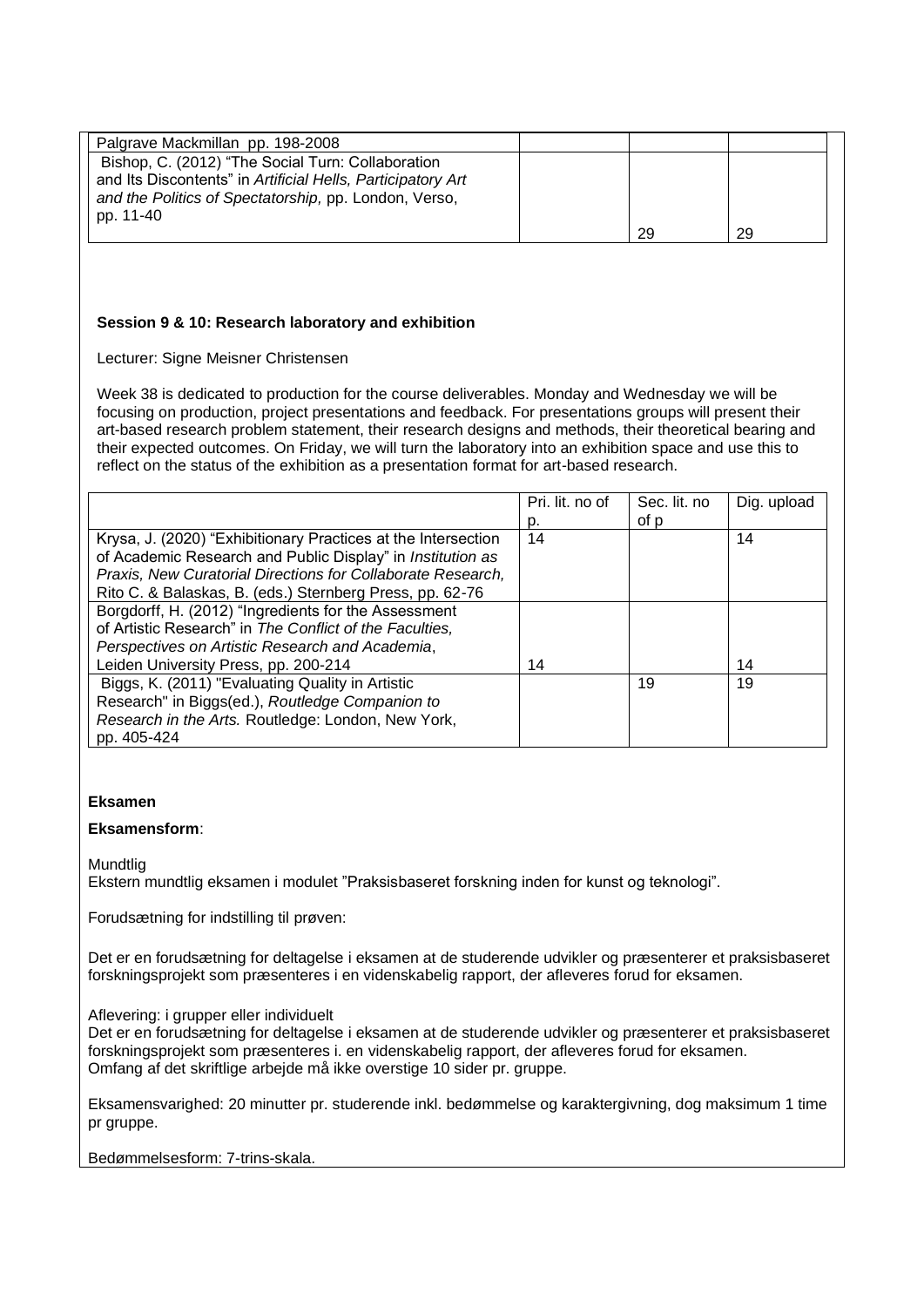Oral exam Form of examination: a)

Oral group-based exam.

Duration of oral exam: 20 min per student including grading and assessment. Max 1 hour per group.

**Evaluation**: Graded. Credits: 5 ECTS

The examination should demonstrate that the student has fulfilled the objectives outlined above

# **Modulbeskrivelse (en beskrivelse for hvert modul)**

# **Modultitel, ECTS angivelse**

Multimedieprogrammering (valgfag) 5 ECTS

# **Placering**

5. Semester

## **Modulansvarlig**

Markus Löchtefeld

# **Type og sprog**

Individuelt eller i mindre grupper Dansk

# **Læringsmål:**

I dette modul skal den studerende opnå:

Grundlæggende **viden** om

• avancerede emner inden for softwareudvikling og algoritmer, som er relevante for design og implementering af multimediesoftware (f.eks. software design mønstre, programmering af mobile enheder, robotter og robotbevægelse, netværksprogrammering og maskinlæring).

# **Færdigheder** i at

- anvende en række programmeringsteknikker og -metoder på mellemhøjt og højt niveau i forbindelse med udvikling af effektive multimedie applikationer
- anvende avancerede programmeringsteknikker i kombination med kunstneriske teorier og perceptionsteorier.

## **Kompetencer** i at

- analysere multimedietekniske problemstillinger og udvælge, anvende og vurdere relevante teknologier i forbindelse med udvikling af effektive løsninger
- anvende kvantitativ analyse til at vurdere multimedieløsninger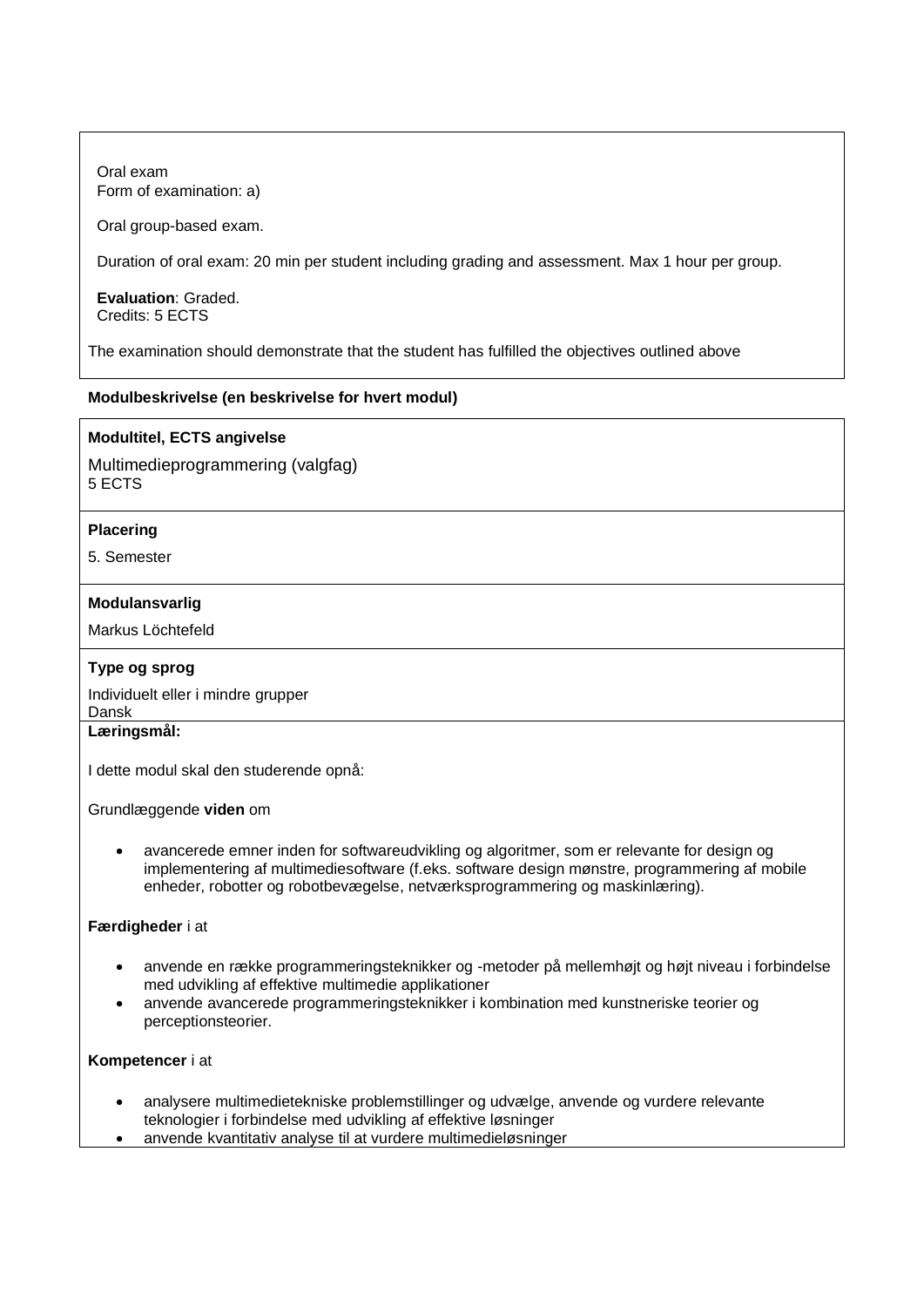• anvende avancerede begreber inden for multimedieprogrammering og softwareudvikling.

#### **Indhold**

Formålet med modulet er at styrke den studerendes kompetencer inden for udvikling af avancerede multimedieapplikationer. Modulet forudsætter et godt forhåndskendskab til programmering og skal styrke den studerendes kompetencer inden for udvikling af software og fysiske systemer gennem mere komplekse algoritmer og programmeringsteknikker.

#### **Omfang og forventet arbejdsindsats**

5 ECTS points. 1 ECTS point = 27,5 times arbejde. 5 ECTS = 137,5 timers arbejde bestående af forberedelse til undervisning, undervisningsdeltagelse, gruppearbejde, øvelser, vejledning og eksamener.

#### **Modulaktiviteter (kursusgange m.v.)**

The aim of this course is to introduce students to the theoretical and practical dimensions of robotic art. The course places equal emphasis on aesthetic and technical concerns so students may develop competencies in the creation of an aesthetically engaging robotic art works. Students learn how to design, program and execute a computer-controlled work of art using models such as random walks and Markov chains and Flocking. Students also confront issues in planning, coordination, and control that arise when transitioning from computer simulation to the physical world. Students are required to develop and experiment with robotic prototypes they will construct themselves. Prior experience in imperative and object-oriented programming (e.g., C++ or Processing) is required. As part of the course the students will have to complete a group-based mini-project incorporating a research project using computer-controlled robotics. The mini-project must be accompanied by a written report and oral presentation summarizing the project, method, approach, and conclusions (3 pages maximum).

#### **Hand-In 1 November 2021**

# **Lesson 1: Foundations of Robotic Art** (Lecture)

Lecturer: Elizabeth Jochum

Introduction to the origins and development of robotic art from 20th century-present. This lecture provides an introduction and overview of robotic art from kinetic sculpture to contemporary robotic art.

#### **Literature**

|                                                          | Pri. lit. | Sec. lit. | Dig.   |
|----------------------------------------------------------|-----------|-----------|--------|
|                                                          | no of p.  | no of p.  | upload |
| "History of Robotic Art" (Eduardo Kac)                   |           |           | Yes    |
| Robotics and Art, Computationalism and Embodiment (Simon | 20        |           | Yes    |
| Penny)                                                   |           |           |        |
| Robotic Creatures: Anthropomorphism and Interaction in   | h         |           | Yes    |
| Contemporary Art (Ghedini; Bergamasco)                   |           |           |        |

## **Lesson 2: Expressive Motion - Theories & Approaches (**Lecture)

Lecturer: Elizabeth Jochum

This course explores concepts of expressive motion and introduces students to creative approaches for designing expressive movement for robots. What is kinesics? Is imitation and mimesis the only way to design expressive behavior. How can flocking and swarming algorithms? What do these behaviors and motions indicate about narrative? What narrative, interactive, or dramaturgical potential can we tap into using these external physical behaviors? This lecture considers the use of flocking and swarming algorithms in robotic art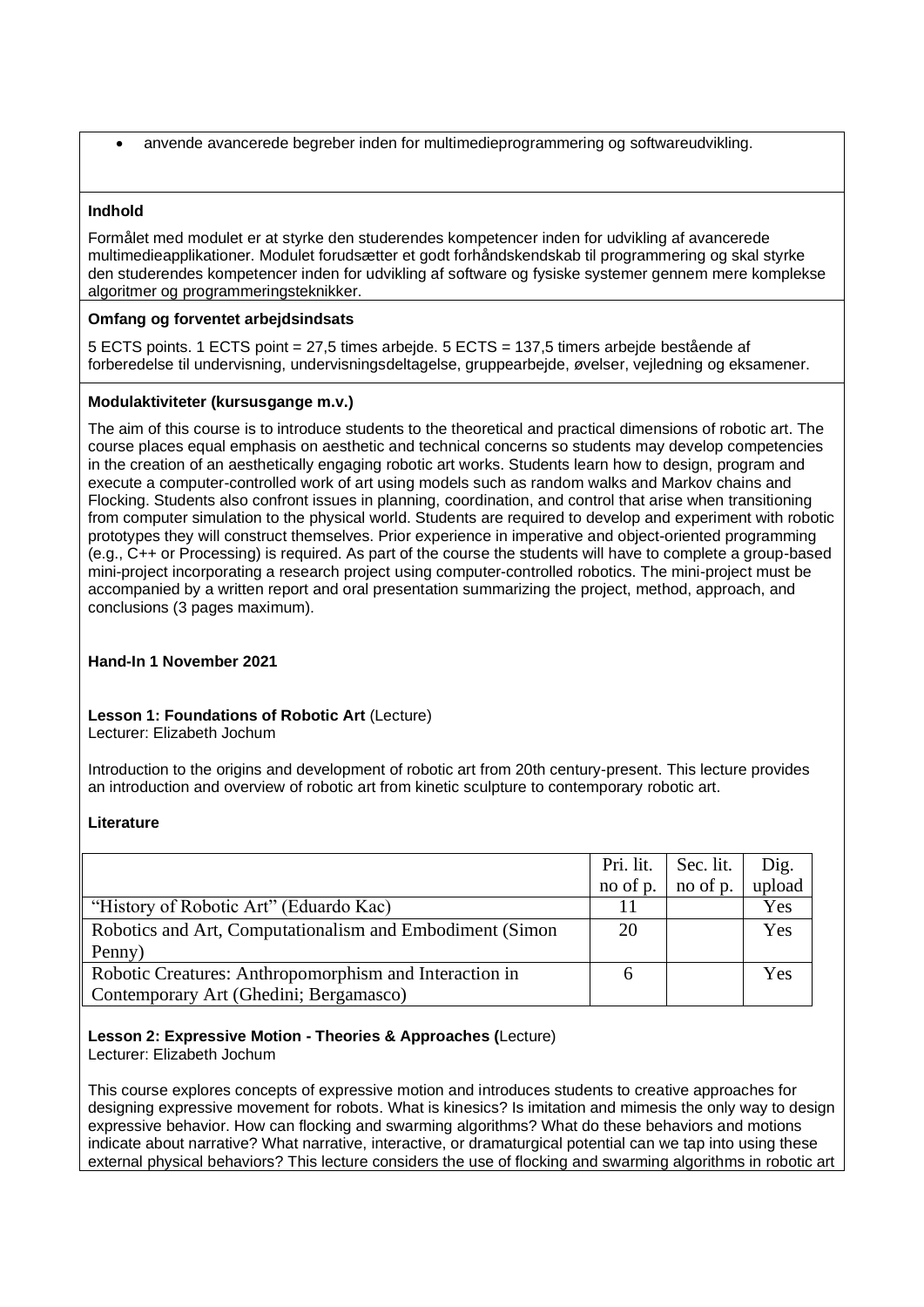# installations.

#### **Literature**

|                                                                | Pri. lit. | Sec. lit. | Dig.       |
|----------------------------------------------------------------|-----------|-----------|------------|
|                                                                | no of p.  | no of p.  | upload     |
| "Designing Robots with Motion in Mind" (Hoffman and Ju)        | 32        |           | Yes        |
| "Make Robot Motions Natural" (Amy Laviers)                     | 2         |           | <b>Yes</b> |
|                                                                |           |           |            |
| The Helpless Soft Robot - Stimulating Human Collaboration      | 6         |           | <b>Yes</b> |
| Through Robotic Movement                                       |           |           |            |
| Milthers, A. D. B., Bjerre Hammer, A., Jung Johansen, J.,      |           |           |            |
| Jensen, L. G., Jochum, E. A. & Löchtefeld, M., 2019, 2019      |           |           |            |
| CHI Conference on Human Factors in Computing Systems.          |           |           |            |
| (CHI EA '19).                                                  |           |           |            |
| "An Experimental Study of Apparent Behavior" (Heider & Simmel) |           | 17        | Yes        |
|                                                                |           |           |            |

# **Lesson 3 + 4: Expressive Motion: Programming I**

Lecture + Exercise

Lecturer: Markus Löchtefeld

Introduction to the concepts of state machines, turtle walks and random walks as a means for executing basic motions as well as how to implement those using the Processing programming language. Composing simple motions with state transition networks (Markov chains). Non-functional animations and simulated interactions. Furthermore, basic concepts of Flocking will be introduced.

**Literature**

|                                                                      | Pri. lit. | Sec. lit. | Dig.       |
|----------------------------------------------------------------------|-----------|-----------|------------|
|                                                                      | no of     | no of p.  | upload     |
|                                                                      | p.        |           |            |
| Random walk - Wikipedia,                                             | 1         |           | <b>Yes</b> |
| https://en.wikipedia.org/wiki/Random_walk                            |           |           |            |
| Abelson, H. and diSessa, A. A. (1980). Turtle Geometry: The Computer | 3         |           | <b>Yes</b> |
| as a Medium for Exploring Mathematics. MIT Press.                    |           |           |            |
| Pearson, K. (1905). The problem of the random walk. Nature,          | 3         |           | No.        |
| 72:294, 318, 342.                                                    |           |           |            |
| Braitenberg, V. (1984). Vehicles: Experiments in Synthetic           |           | 3         | No.        |
| Psychology. MIT Press.                                               |           |           |            |
| Powell, V. (2014). Markov chains. -                                  |           |           | Yes        |
| http://setosa.io/blog/2014/07/26/markov-chains/index.html            |           |           |            |
| Reynolds, C. W. (1987). Flocks, herds, and schools: A distributed    | 6         |           | <b>Yes</b> |
| behavioral model. Computer Graphics, 21(4):25-34                     |           |           |            |

# **Lesson 5+6+7: Soft-Robotics**

Workshop

Lecturer: Markus Löchtefeld & Elizabeth Jochum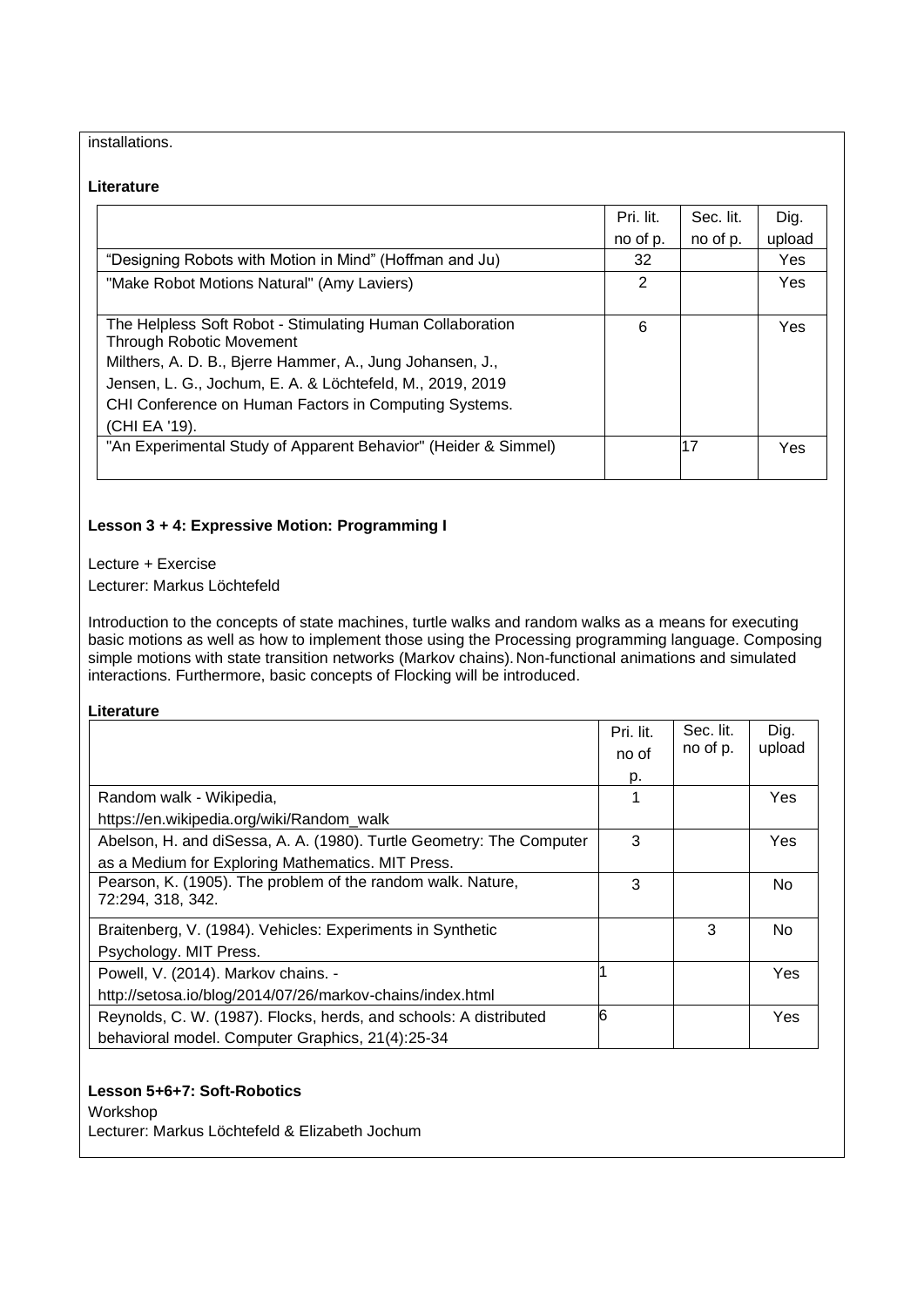Soft robots have the potential to change what we use robots for and challenge how we perceive them. Material scientists, roboticists, computer scientists and biologists are working together to challenge the motion of what a robot can be. Researchers are trying to build sustainable robots of materials that perish after they have completed their task. Students will explore the artistic aspects of soft robots as relational and processual objects through hands-on techniques. The workshop explores not what softness is, but what softness can do.

## **Literature**

|                                                                  | Pri. lit. | Sec. lit. | Dig.           |
|------------------------------------------------------------------|-----------|-----------|----------------|
|                                                                  | no of p.  | no of p.  | upload         |
| Rus, Daniela, and Michael T. Tolley. "Design, fabrication and    | 23        |           | Yes            |
| control of soft robots." Nature 521.7553 (2015): 467.            |           |           |                |
| Jørgensen, Jonas. "Interaction with Soft Robotic Tentacles."     |           |           | N <sub>0</sub> |
| Companion of the 2018 ACM/IEEE International Conference on       |           |           |                |
| Human-Robot Interaction. ACM, 2018.                              |           |           |                |
| Laschi, Cecilia, et al. "Soft Robotics: Trends, Applications and |           | 15        | Yes            |
| Challenges." (2016).                                             |           |           |                |

# **Lesson 8: Conducting HRI Research With Soft Robots**

Lecturer: Elizabeth Jochum

## **Literature**

|                                                                                                                                                                                                                                                                                 | Pri. lit.      | Sec. lit. | Dig.                 |
|---------------------------------------------------------------------------------------------------------------------------------------------------------------------------------------------------------------------------------------------------------------------------------|----------------|-----------|----------------------|
| Bartneck, C., Belpaeme, T., Eyssel, F., Kanda, T., Keijsers, M., &<br>Sabanovic, S. (2020). Human-Robot Interaction - An Introduction.<br>Cambridge: Cambridge University Press. Ch 2<br>"What is HRI" & Ch 9 Research Methods                                                  | no of p.<br>45 | no of p.  | upload<br><b>Yes</b> |
| Jørgensen, Jonas. "Appeal and Perceived Naturalness of a Soft<br>Robotic Tentacle." Companion of the 2018 ACM/IEEE International<br>Conference on Human-Robot Interaction. ACM,<br>2018.                                                                                        | 2              |           | <b>Yes</b>           |
| Portney, L.; Watkins, M. (2014) Foundations of Clinical<br>Research: applications to Practice. Ch 13: "Exploratory<br>Research: Observational Designs.                                                                                                                          | 20             |           | No                   |
| Anna Dagmar Bille Milthers, Anne Bjerre Hammer, Jonathan Jung<br>Johansen, Lasse Goul Jensen, Elizabeth Ann Jochum and Markus<br>Löchtefeld. 2019. The Helpless Soft Robot - Stimulating<br>Human Collaboration through Robotic Movement. CHI EA '19. ACM,<br>New York, NY, USA | 6              |           | <b>Yes</b>           |

# **Lesson 9: Project Pitches & Feedback**

Lecturer: Elizabeth Jochum & Markus Löchtefeld

In this workshop students will have the chance to present their mini-project ideas to the class

#### **Lecture 10: Final Presentations** Lecture